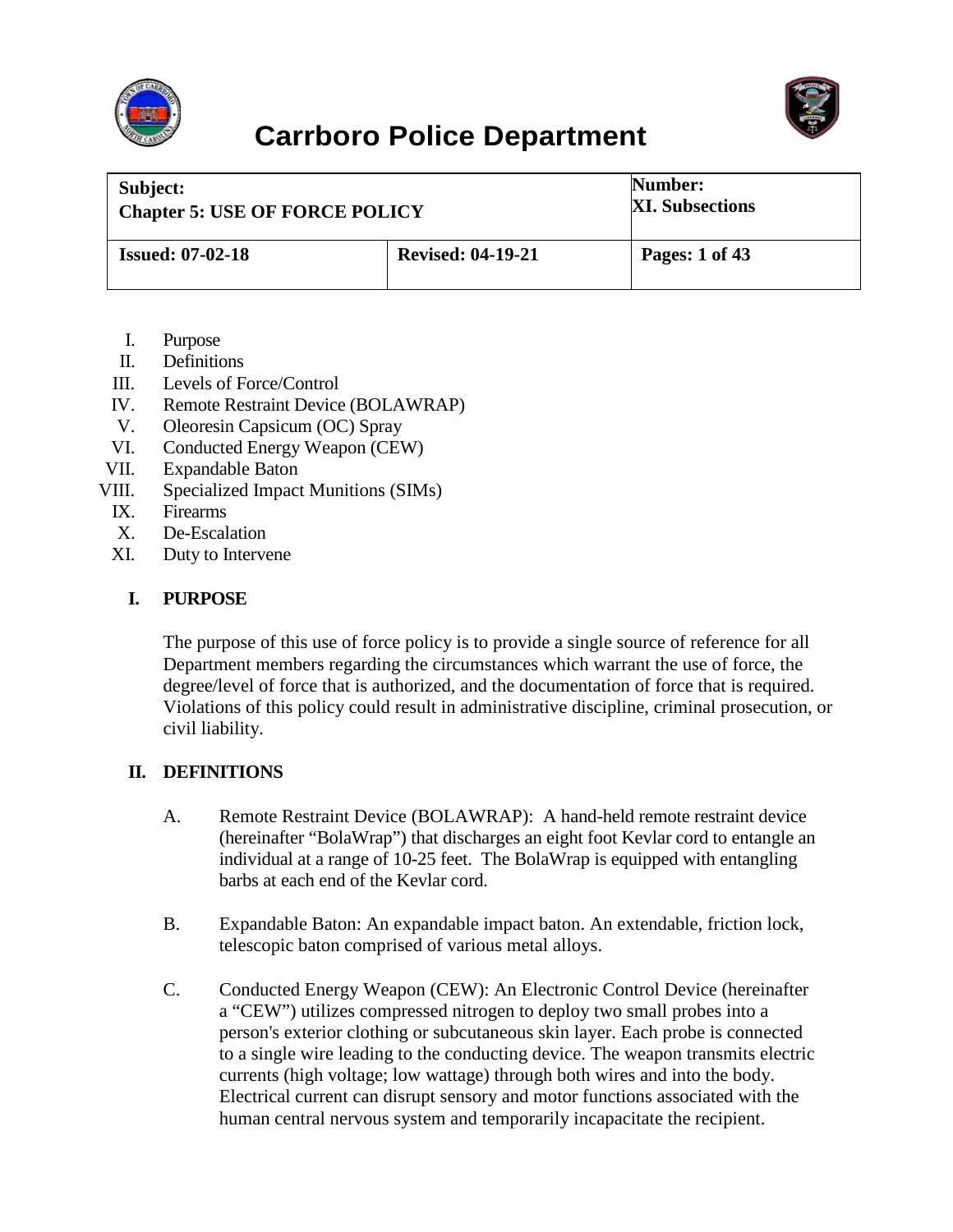



| Subject:                              |                          | Number:                |
|---------------------------------------|--------------------------|------------------------|
| <b>Chapter 5: USE OF FORCE POLICY</b> |                          | <b>XI. Subsections</b> |
| <b>Issued: 07-02-18</b>               | <b>Revised: 04-19-21</b> | Pages: 2 of 43         |

- D. Deadly Force: That force which is likely to cause death or serious injury, or which creates a degree of risk that a reasonable and prudent person would consider likely to cause death or serious injury.
- E. Less-Lethal Force: That force which is highly unlikely to cause death or serious injury to a suspect when properly applied by a trained law enforcement officer.
- F. Oleoresin Capsicum (OC) Spray: Comprised of Oleoresin (a naturally occurring mixture of oil and resin extracted from various plants) and capsicum (an herb with the active ingredient capsicum, a colorless and pungent crystalline compound that is a strong irritant to skin and mucous membranes). OC Spray is classified as an inflammatory chemical agent and can be produced in powder and liquid form.
- G. Reasonable Belief: The facts or circumstances the officer knows, or should know, are such as to cause a reasonably well trained officer to act or think in a similar way under similar circumstances.
- H. Serious Physical Injury: Any injury that causes great pain or suffering and/or creates a substantial risk of death or permanent impairment of the function of any bodily organ or limb.
- I. Specialized Impact Munitions (SIMs): Less-lethal weapons designed to minimize the likelihood of causing life threatening injury that may be used to increase an officer's options for bringing an incident under control and to prevent or minimize injury. SIMS' are used to incapacitate, distract, and control a violent subject. Examples include, but are not limited to: a less-lethal handthrown device or a less-lethal munition fired from either a designated 12 gauge shotgun or 40 mm launcher that contains foam, rubber or wood batons, or rubber pellets.
- J. Use of Force: The amount of force reasonably required by police to compel compliance by an unwilling subject.

#### **III. LEVELS OF FORCE/CONTROL**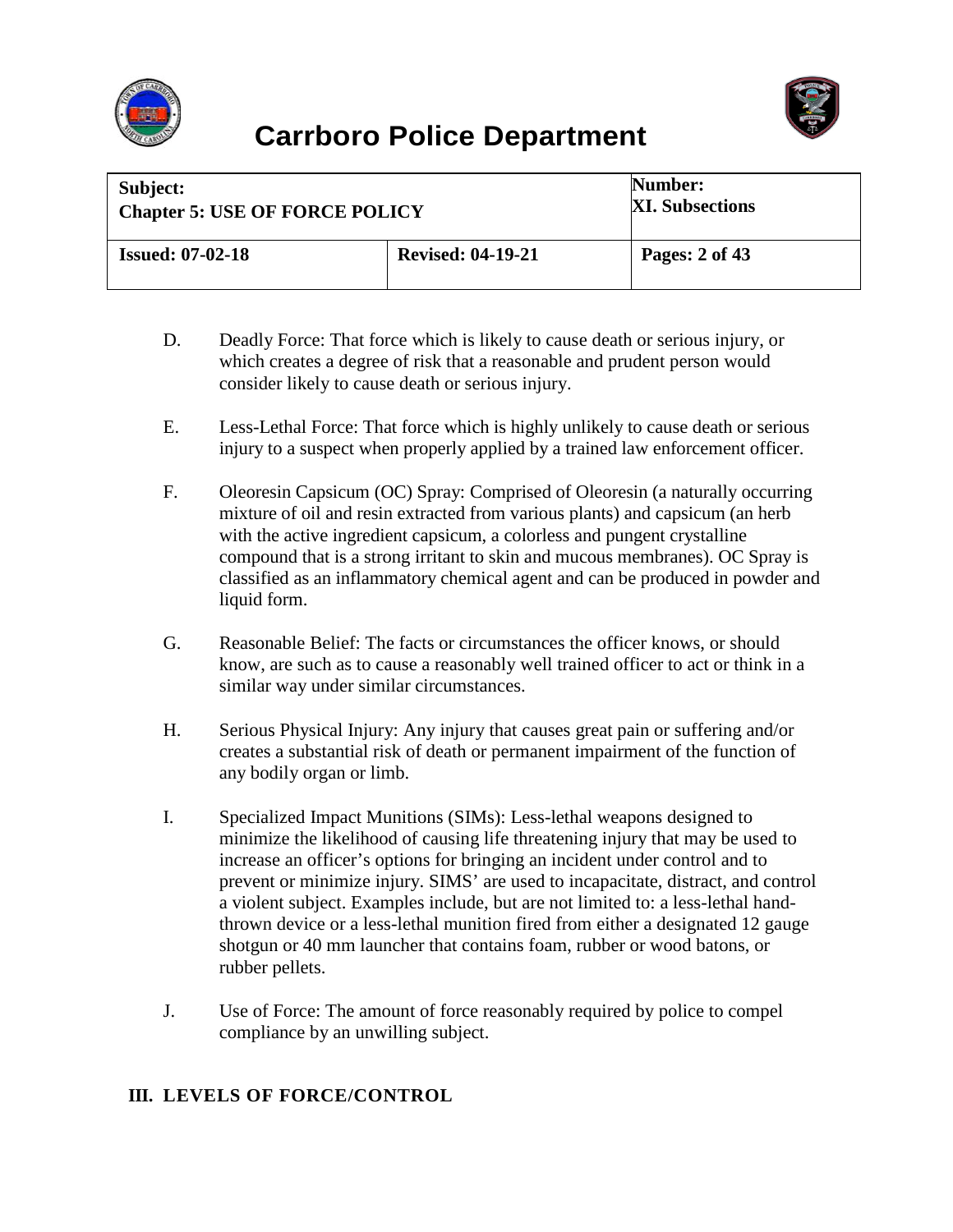



| Subject:                              |                          | Number:                |
|---------------------------------------|--------------------------|------------------------|
| <b>Chapter 5: USE OF FORCE POLICY</b> |                          | <b>XI. Subsections</b> |
| <b>Issued: 07-02-18</b>               | <b>Revised: 04-19-21</b> | Pages: 3 of 43         |

- A. Only the level of force reasonably necessary to overcome the resistance/force presented by the suspect is authorized. As the suspect's resistance/force decreases, the corresponding force of the officer must also decrease. An officer's use of force shall never be used as punishment or unlawful coercion.
- B. There are five levels of force/control authorized by Departmental Policy and the Department's analysis of North Carolina General Statute 15A- 401(d)(1) and  $(d)(2)$ :
	- **1. Level I Cooperative Control** The suspect is compliant. Controls used include the fundamentals of professional, contemporary training. The officer's presence and communication skills, along with the suspect's acceptance of the officer's authority, make it unnecessary to use force in order to gain compliance. Handcuffing is appropriate at this level and at each of the following levels;
	- **2. Level II Contact Controls**  The suspect is passively resistant. The officer may deploy tactical strategies to proportionately gain control through "hands on" techniques designed primarily to guide or direct the subject. The primary force components at this level could include communication skills, leverage, and direction;
	- **3. Level III Compliance Techniques**  The suspect is actively resistant. The officer may deploy sufficient counter-force to overcome this resistance and must remain increasingly vigilant for more aggressive behavior from the subject. At this level, the techniques employed may include pain compliance, temporary distraction, joint manipulation, or OC Spray;
	- **4. Level IV Defensive Tactics**  The suspect directs the use or imminent use of physical force towards the officer or another. The officer is authorized in taking appropriate steps to immediately cease the use or imminent use of physical force and to gain and maintain control of the subject. Force alternatives could include physical take-down techniques, OC Spray, CEW, or Expandable Baton; and
	- **5. Level V Deadly Force**  The suspect directs the use or imminent use of deadly physical force towards the officer or another. Absolute and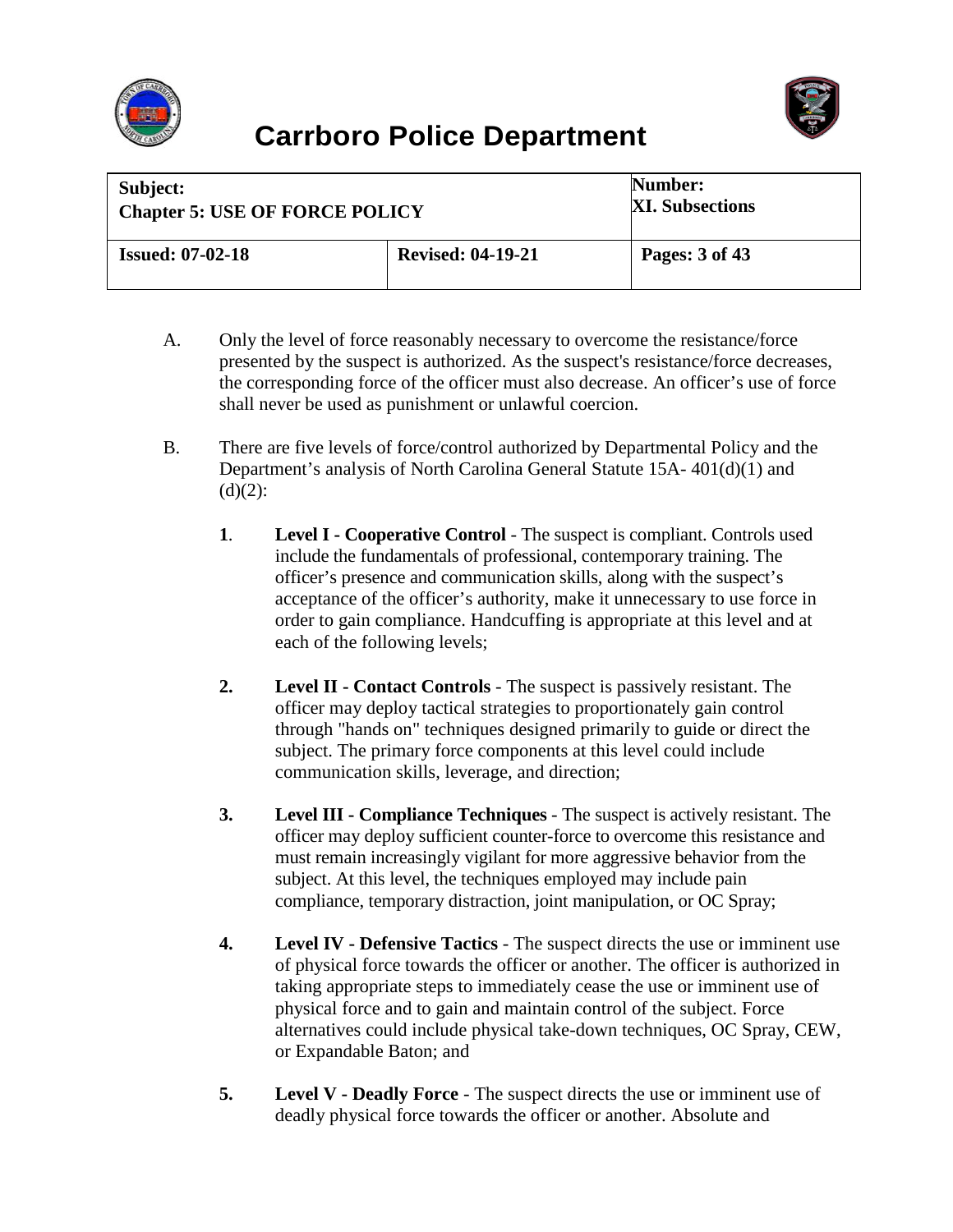



| Subject:                              |                          | Number:                |
|---------------------------------------|--------------------------|------------------------|
| <b>Chapter 5: USE OF FORCE POLICY</b> |                          | <b>XI. Subsections</b> |
| <b>Issued: 07-02-18</b>               | <b>Revised: 04-19-21</b> | Pages: 4 of 43         |

immediate tactics must be deployed to stop the deadly threat and secure conclusive control. Force options could include those leading to serious bodily injury or death.

- C. Any use of force greater than Level II must be documented. This documentation must state the progression of resistance or force used by the suspect as well as the corresponding use of force of the officers involved. This documentation must state specific acts committed by the suspect which justified the officer's level of force. This progression of force includes both increases and decreases in force or resistance offered by the suspect and the corresponding response of the officers involved.
- D. Firing at moving vehicles is prohibited except in those situations where the immediate probability of serious injury or death exists for the officer(s) and/or an innocent third party. Officers must reasonably believe that the only means of protecting their person or a third party in this situation is the use of deadly force.
- E. All maneuvers that involve choking, holding the neck, or cutting off blood flow in the neck are prohibited, even if deadly force is otherwise authorized.
- F. When feasible, officers should verbally warn of impending use of deadly force. This requirement does not require officers to be unsafe tactically or place others in jeopardy to fulfill this requirement and officer safety should not be compromised.

#### **IV. REMOTE RESTRAINT DEVICE (BOLAWRAP)**

- A. Generally
	- 1. The Remote Restraint Device (BolaWrap) is intended to immobilize and control resistive/non-compliant persons and persons with known or suspected mental health issues. Utilization of the device is intended to minimize injury to suspects, subjects and officers.
	- 2. The BolaWrap device has limitations and restrictions requiring considerations before its use. The device should be used when its operator can safely approach the subject within the operational range of the device. Although the BolaWrap is generally effective in controlling most individuals, officers should be aware that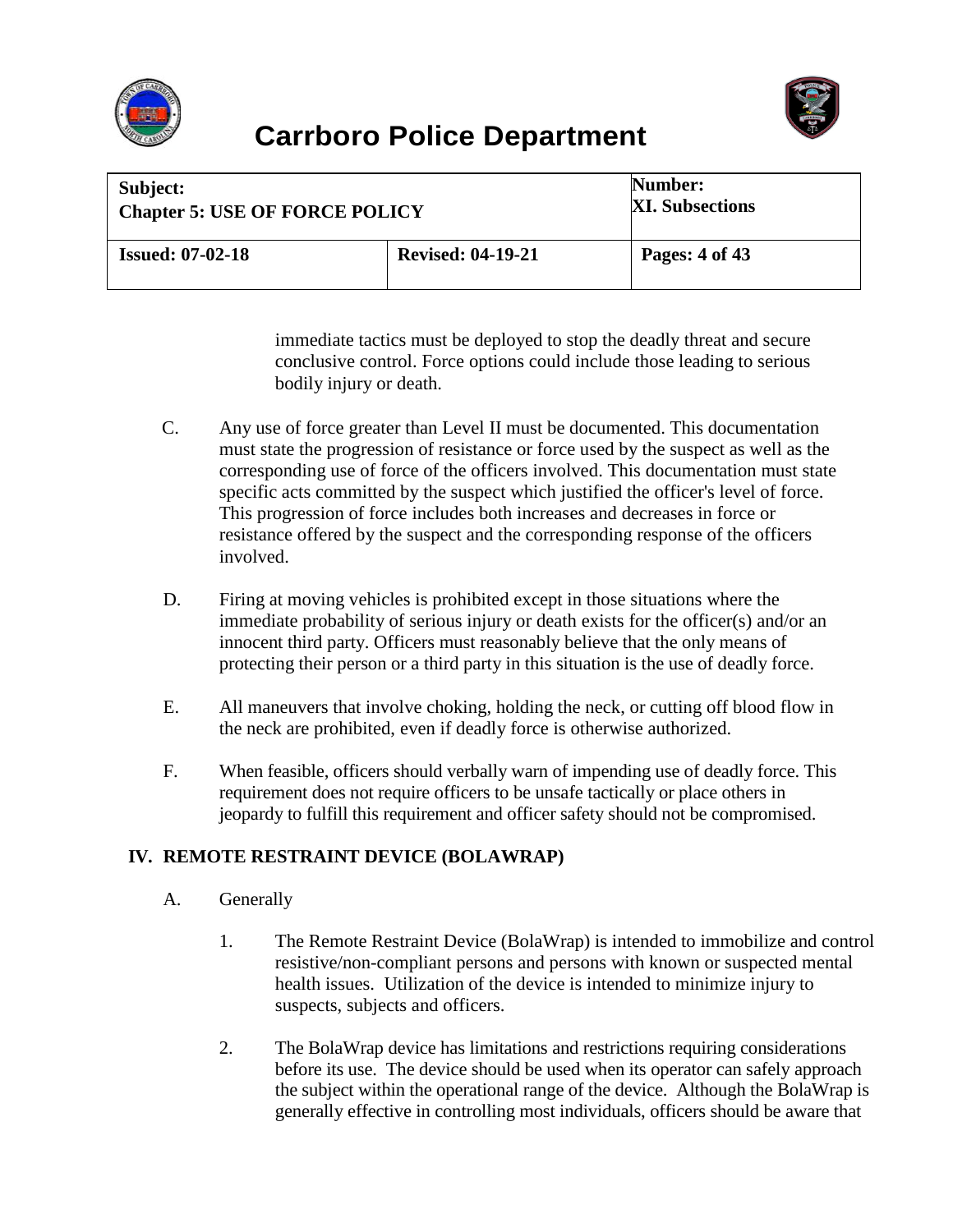



| Subject:                              |                          | Number:                |
|---------------------------------------|--------------------------|------------------------|
| <b>Chapter 5: USE OF FORCE POLICY</b> |                          | <b>XI. Subsections</b> |
| <b>Issued: 07-02-18</b>               | <b>Revised: 04-19-21</b> | Pages: 5 of 43         |

the device may not achieve the intended results and be prepared with other options.

- 3. The BolaWrap is authorized in Level II, III, IV, and V situations; however, any device utilization will be documented as a Level II use of force.
- 4. The BolaWrap will be provided to Department personnel who have attended and successfully completed the Departmental training as approved by the Chief of Police.
- 5. The Department issued BolaWrap shall be of a make and model approved by the Chief of Police.
- B. Authorization to Carry BolaWrap
	- 1. Officers are only allowed to carry a BolaWrap that has been designated for their use and issued to them by the Department. The departmental approved device shall include the issuance of trauma sheers or a seat belt cutter.
	- 2. Officers assigned to the Uniform Patrol Division, School Resource Officers, and Community Services Officers who are trained and currently certified in the use of the BolaWrap shall carry one when working in a law enforcement capacity and one is currently issued to them.
	- 3. Officers may only carry their issued BolaWrap while working in a law enforcement capacity. Carrying a BolaWrap while off-duty is prohibited. When working law-enforcement secondary employment, Officers are allowed to carry the BolaWrap.
	- 4. Officers may be specifically relieved of the duty of carrying the BolaWrap by command or permission of a superior officer to facilitate a special assignment.
	- 5. An officer shall not draw or use the BolaWrap except in compliance with the Departmental *Use of Force Policy* and only when reasonably necessary for proper performance of official duty.
	- 6. Any unnecessary, frivolous, or careless use or handling of the BolaWrap is expressly prohibited.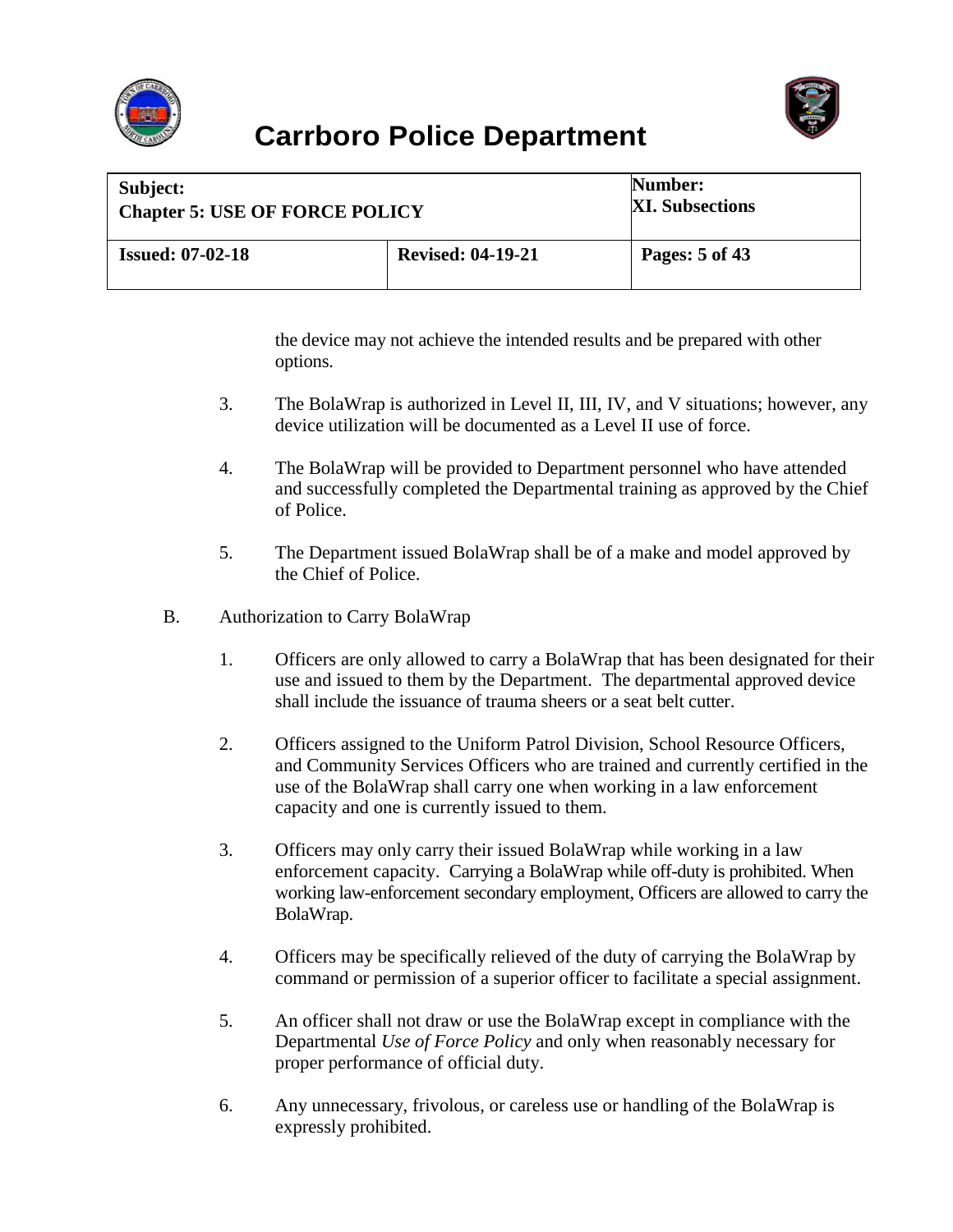



| Subject:                              |                          | Number:                |
|---------------------------------------|--------------------------|------------------------|
| <b>Chapter 5: USE OF FORCE POLICY</b> |                          | <b>XI. Subsections</b> |
| <b>Issued: 07-02-18</b>               | <b>Revised: 04-19-21</b> | Pages: 6 of 43         |

- 7. Officers shall not place or store the BolaWrap in a manner so as to be exposed or readily accessible to the public or arrestees.
- 8. The loss or theft of any Department issued BolaWrap shall be reported immediately, in writing, to the shift supervisor or an officer of higher rank. The report shall set forth all the facts concerning the loss or theft, shall be promptly reviewed by the supervising officer receiving the report, and then forwarded to the Chief of Police's office, via the chain of command.
- C. Authorization to Use/Discharge the BolaWrap
	- 1. The BolaWrap may be deployed in any of the following circumstances when the totality of the circumstances perceived by the officer at the time indicate that such application is reasonably necessary to control a person:
		- a. The subject is assaultive, actively resisting, or a passive non-compliant; or
		- b. The subject has demonstrated, by words or actions, an intention to be violent or to physically resist, and reasonably appears to present the potential to harm officers, him/herself, or others; or
		- c. The subject has been restrained with handcuffs but continues to actively resist and attempts to flee from custody on foot.
	- 2. Mere flight from an officer, without other known circumstances or factors, is not good cause to the use of the BolaWrap.
	- 3. Simultaneous applications of the BolaWrap on a single individual by multiple devices is allowed in authorized target areas.
	- 4. Officers shall not use the BolaWrap on:
		- a. An elderly person, or very young person, unless the person is acting in an aggressive or threatening manner and reasonably appears to be capable of injuring the officer or others. A young person who appears to be large or strong enough to be capable of injuring the officer or others is not subject to this restriction;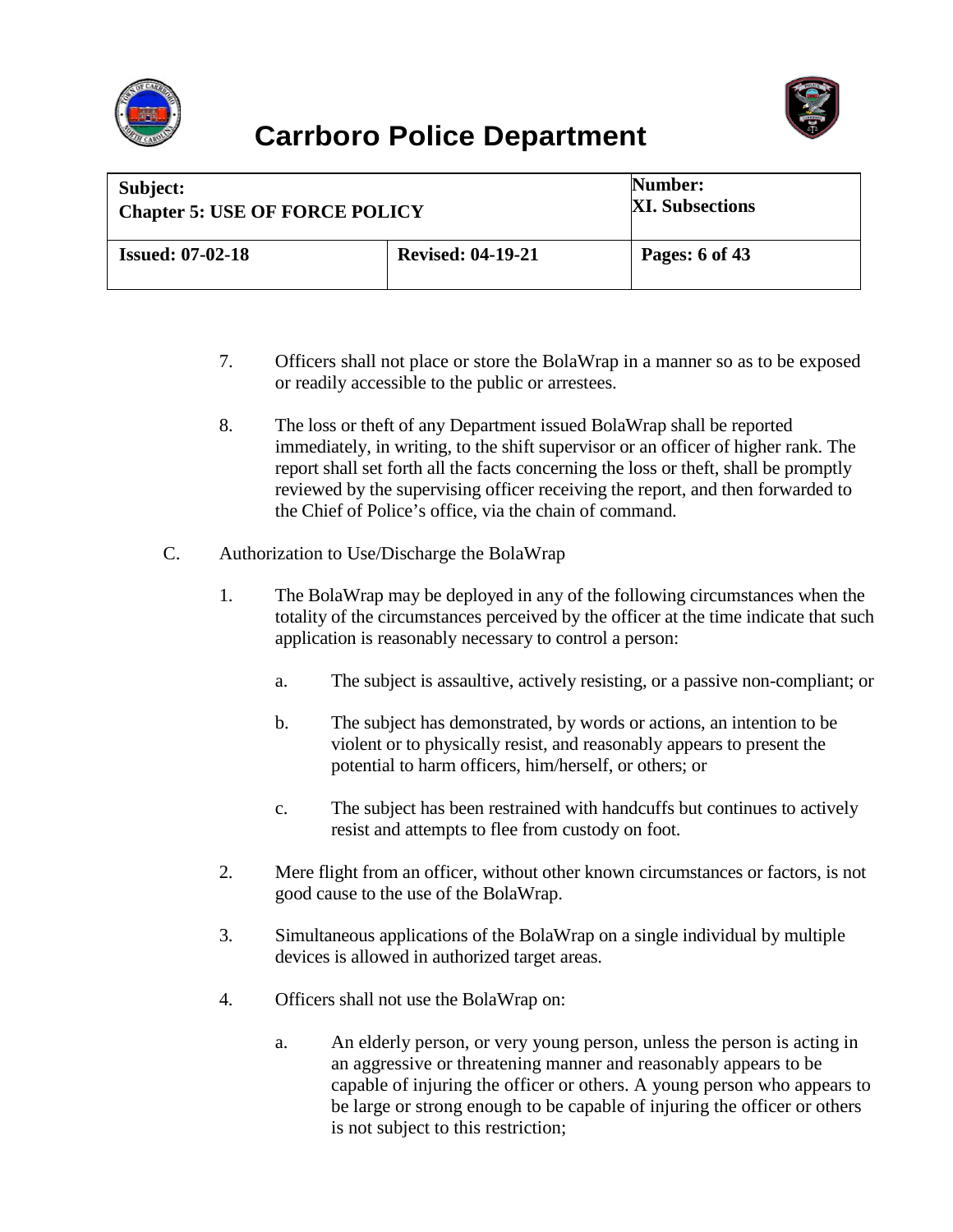



| Subject:                              |                          | Number:                |
|---------------------------------------|--------------------------|------------------------|
| <b>Chapter 5: USE OF FORCE POLICY</b> |                          | <b>XI. Subsections</b> |
| <b>Issued: 07-02-18</b>               | <b>Revised: 04-19-21</b> | Pages: 7 of 43         |

- b. A subject who is known to be pregnant or who is obviously pregnant;
- c. Individuals near any body of water that may present a drowning risk;
- d. A subject who could potentially receive a secondary injury resulting from falling off an elevated location, such as a roof; or
- e. A subject who is in control of a vehicle that is moving or in gear.
- 5. The deploying officer shall:
	- a. If practicable, provide a verbal warning to the subject prior to the use of the Bola Wrap in an attempt to gain voluntary compliance;
	- b. If practicable, announce loudly, "Bola, Bola, Bola" in order to inform other officers of the impending use of the device;
	- c. If possible, assemble a sufficient number of officers to assist with taking the suspect into custody prior to deployment. Under exigent circumstances, nothing in this policy prohibits an officer from deploying the BolaWrap at a subject without requesting or having the presence of additional officers; and
	- d. The deploying officer shall aim the BolaWrap at the subject in the manner recommended by the manufacturer in its most current guidelines. The aiming laser should never be intentionally directed into the eyes of another as it may permanently impair his/her vision.
- 6. After the subject has been subdued, the officer shall:
	- a. Evaluate the subject for any injuries sustained during the use of the BolaWrap;
	- b. Cut the Kevlar cord and remove entangling barbs from clothing or skin. If the entangling barbs have penetrated the skin deeply, or imbedded in a sensitive area, officers shall contact medical personnel to remove the barbs; and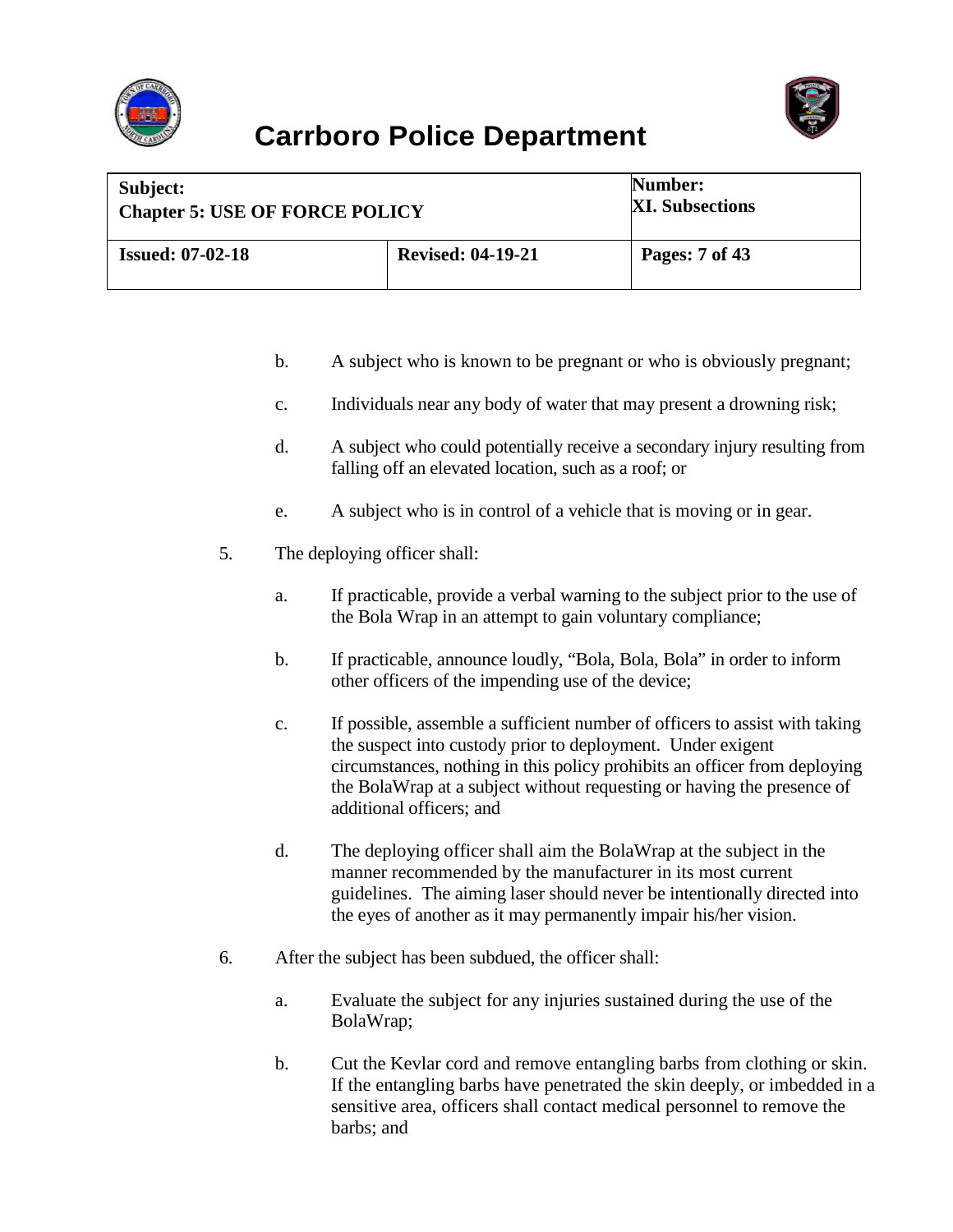



| Subject:                              |                          | Number:                |
|---------------------------------------|--------------------------|------------------------|
| <b>Chapter 5: USE OF FORCE POLICY</b> |                          | <b>XI. Subsections</b> |
| <b>Issued: 07-02-18</b>               | <b>Revised: 04-19-21</b> | Pages: 8 of 43         |

- c. Collect and dispose the expired cartridge, Kevlar cord, and entangling barbs in an appropriate manner. Officers should exercise caution to prevent potential bio-hazard exposure.
- D. Reporting the Use/Discharge of the BolaWrap

All officers shall report, in writing, any action which results in the use of the BolaWrap. This report may be supplemental to the incident report. The report shall contain an account of the circumstances surrounding the incident as well as the names of the person or persons on whom the BolaWrap was used. The fact that a verbal or other warning was given, or the reasons it was not given, shall be documented by the officer deploying the BolaWrap device in the related report.

- E. Training on the Use/Discharge of the BolaWrap
	- 1. BolaWrap Qualification Course(s) shall be developed or selected by the Instructors designated by the Chief of Police.
		- a. Prior to being used for actual qualification of officers, each BolaWrap Qualification Course shall be approved by the Chief of Police.
		- b. A copy of each BolaWrap Qualification Course shall be maintained by the Chief of Police's office and the office of the Administrative Services Captain.
		- c. The Instructors designated by the Chief of Police shall regularly consult the manufacturer to ensure that they are familiar with the manufacturer's current recommendations and guidelines regarding the use of the BolaWrap. The designated Instructors shall immediately notify the Chief of Police of any material change in these recommendations and guidelines and shall promptly advise all officers issued a BolaWrap of such change.
		- d. Copies of all approved BolaWrap Qualification Courses shall be made available to any member of the Department upon request.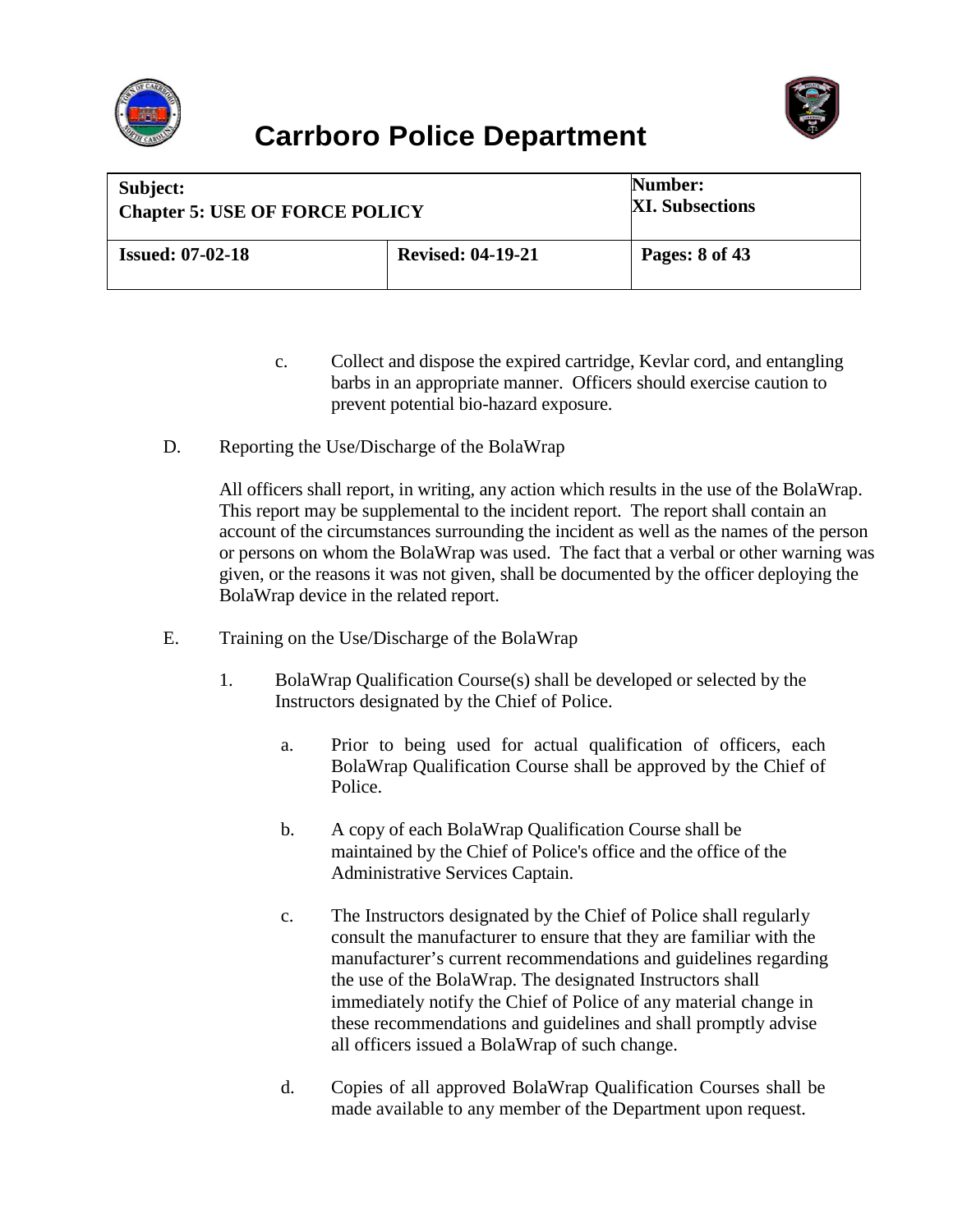



| Subject:                              |                          | Number:                |
|---------------------------------------|--------------------------|------------------------|
| <b>Chapter 5: USE OF FORCE POLICY</b> |                          | <b>XI. Subsections</b> |
| <b>Issued: 07-02-18</b>               | <b>Revised: 04-19-21</b> | Pages: 9 of 43         |

- 2. Initial BolaWrap qualification shall include, but is not limited to:
	- a. A review of the Department's *Use of Force Policy*;
	- b. A review of the use of force continuum;
	- c. Instruction on care for those who have been subjected to the BolaWrap; and
	- d. Instruction on post-use symptoms which may require medical treatment.
- 3. A review of the Department's *Use of Force Policy*, suspect care, and symptoms that may require medical treatment shall be made at least annually as part of in-service training for officers who carry the BolaWrap.
- 4. Only officers who complete the above training shall be permitted to carry and use the BolaWrap.
- F. Medical Care After Use of the BolaWrap
	- 1. After the BolaWrap is deployed against a suspect, the officer shall evaluate the subject for any injuries sustained during the apprehension.
	- 2. Following deployment, officers shall continually monitor consciousness and breathing of the arrestee. Officers shall not leave a quiet arrestee alone in a room or in a patrol vehicle for any extended period of time.
	- 3. The following categories of arrestees require special monitoring, including uninterrupted monitoring of breathing and consciousness:
		- a. Arrestees who run from the officer, fight the officer, or violently resist arrest;
		- b. Arrestees who appear to be appreciably impaired by alcohol or drugs;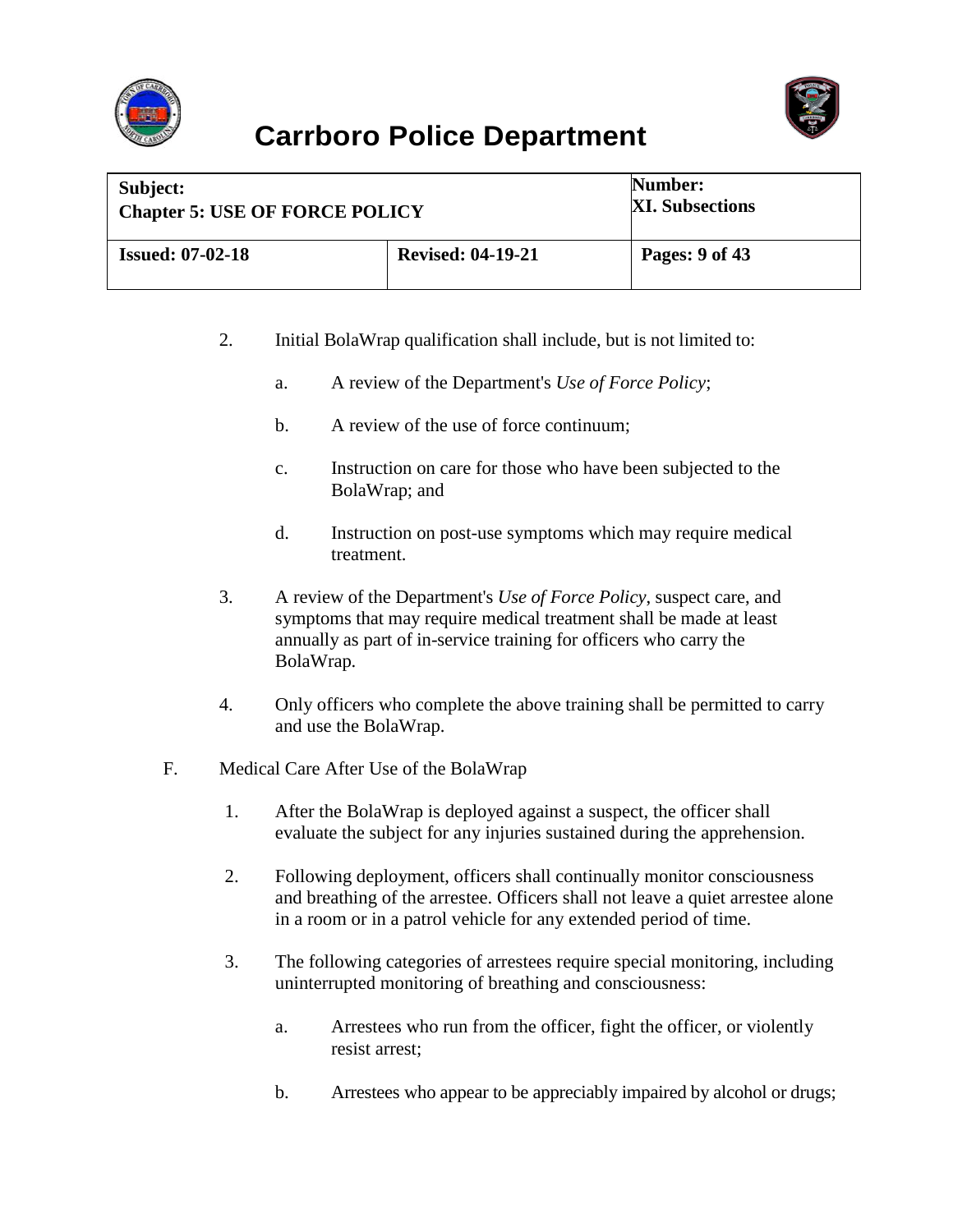



| Subject:                              |                          | Number:                |
|---------------------------------------|--------------------------|------------------------|
| <b>Chapter 5: USE OF FORCE POLICY</b> |                          | <b>XI. Subsections</b> |
| <b>Issued: 07-02-18</b>               | <b>Revised: 04-19-21</b> | <b>Pages: 10 of 43</b> |

- c. Arrestees who are breathing rapidly, sweating heavily, or have pallid (pale) skin;
- d. Arrestees with deranged speech or irrational conduct; or
- e. Arrestees who are very obese or have a known medical condition such as diabetes, a seizure disorder, heart trouble, asthma, or advanced age.
- 4. Officers shall **immediately** summon medical assistance if either of the following occurs after using the BolaWrap on a suspect:
	- a. The officer observes injuries on the suspect; or;
	- b. The suspect reports pain or injury to the officer.
- 5. If an officer is uncertain as to whether medical assistance is required or appropriate, the officer shall request medical assistance immediately.
- 6. If feasible, the officer shall photograph any injuries on the suspect.

#### **V. OLEORESIN CAPSICUM (OC) SPRAY**

- A. Generally
	- 1. Oleoresin Capsicum (OC) Spray is provided to Carrboro Police officers as an alternative to physical force or striking weapons when confronted by an actively-resistant suspect or a suspect who poses a threat or imminent threat of physical assault. OC Spray shall only be used in Level III, IV, or V situations.
	- 2. All officers shall be issued OC Spray by the Department. The Department issued OC Spray shall be approved by the Chief of Police. Unless otherwise authorized by the Chief of Police, no other chemical agent shall be carried or used by Carrboro Police officers.
- B. Authorization to Carry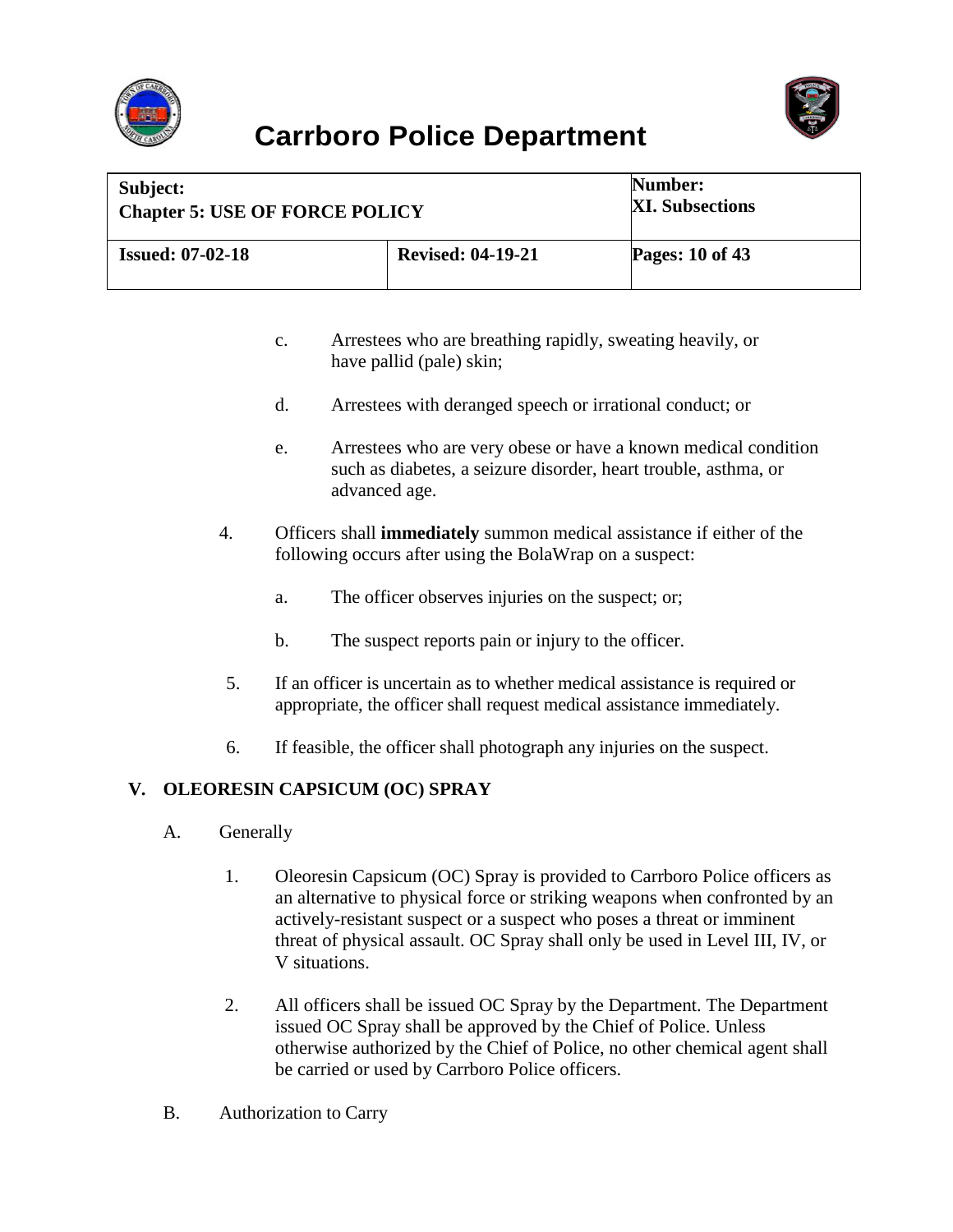



| Subject:                       |                          | Number:                |
|--------------------------------|--------------------------|------------------------|
| Chapter 5: USE OF FORCE POLICY |                          | <b>XI. Subsections</b> |
| <b>Issued: 07-02-18</b>        | <b>Revised: 04-19-21</b> | <b>Pages: 11 of 43</b> |

- 1. Officers may carry their issued OC Spray while working in a law enforcement capacity.
- 2. Officers may be specifically relieved of the duty of carrying OC Spray by command or permission of a superior officer to facilitate a special assignment.
- 3. Carrying of OC Spray while off-duty is optional and at the discretion of the off-duty officer, but the carrying of OC Spray while off-duty is expressly authorized for full-time, sworn members while within their jurisdiction.
- 4. An officer shall not carry or possess OC Spray while consuming any alcoholic beverage, or any other impairing substance, or with the odor of any alcoholic beverage on the officer's breathe, or while under the influence of any alcoholic beverage or other impairing substance to even the slightest degree.
- 5. An off-duty officer shall not carry or possess OC Spray while attending a social event where alcoholic beverages are generally available to persons attending or present, regardless of whether the off-duty officer anticipates personal consumption of alcoholic beverages.
- 6. An officer shall not draw, point, or discharge OC Spray except in compliance with the Departmental *Use of Force Policy* and only when reasonably necessary for proper performance of official duty. Any unnecessary, frivolous, or careless use or handling of OC Spray is expressly prohibited.
- 7. Officers shall not place or store OC Spray in a manner so as to be exposed and/or readily accessible to the public or arrestees.
- 8. The loss or theft of any Department-issued OC Spray shall be reported immediately, in writing, to the shift supervisor or an officer of higher rank.

The report shall set forth all the facts concerning the loss or theft and shall promptly be reviewed by the supervising officer receiving the report.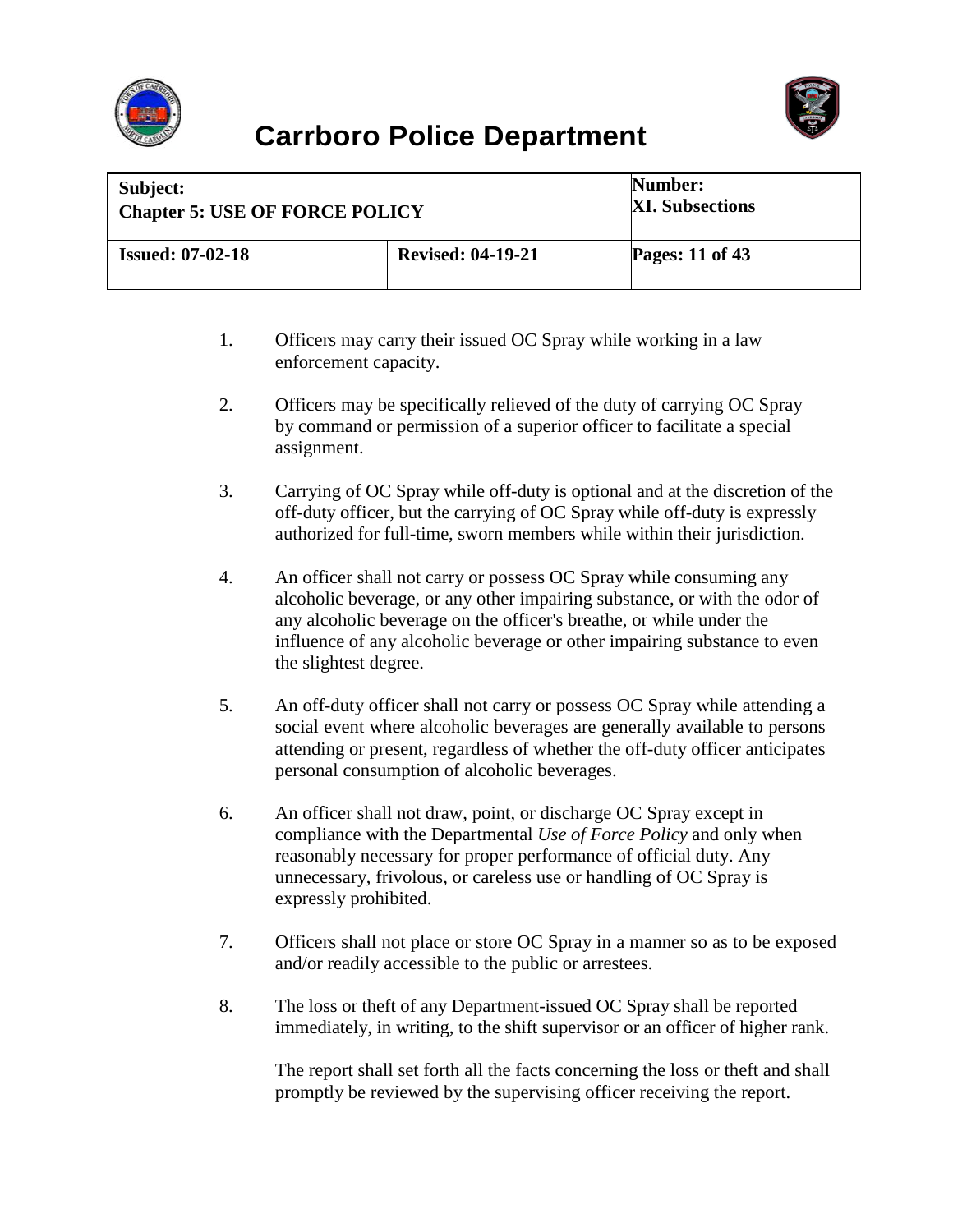



| Subject:                              |                          | Number:                |
|---------------------------------------|--------------------------|------------------------|
| <b>Chapter 5: USE OF FORCE POLICY</b> |                          | <b>XI. Subsections</b> |
| <b>Issued: 07-02-18</b>               | <b>Revised: 04-19-21</b> | <b>Pages: 12 of 43</b> |

Following the supervisor's review, he shall forward the report to the Chief of Police, via the Chain of Command.

- C. Authorization for the Use/Discharge of OC Spray
	- 1. A police officer is authorized and has a duty to effect an arrest for violations of the law and to prevent injury to himself, a fellow officer, or a member of the public by utilizing reasonably necessary force, including the use of OC Spray.
	- 2. An officer may discharge OC Spray in the performance of a police duty for any of the following reasons:
		- a. In an approved training session;
		- b. When it is or appears to be reasonably necessary to defend himself or a third person from what he reasonably believes to be a physical assault; and
		- c. When it is or appears to be reasonably necessary to effect a lawful arrest or to prevent a suspect's escape from custody.
	- 3. Officers are prohibited from discharging OC Spray to warn, frighten, or intimidate a person.
	- 4. Nothing in this Policy constitutes justification for willful, malicious, or criminally negligent conduct by any member of the Department which injures or endangers any person or property; nor shall it be construed to excuse or justify the use of unreasonable or excessive force.
- D. Reporting the Use/Discharge of OC Spray

All officers, whether acting in an on-duty or off-duty capacity, shall report, in writing, any action which results in the use of OC Spray. This report may be supplemental to the incident report. The report shall contain an account of circumstances surrounding the incident as well as the names of the person(s) on whom the OC Spray was used.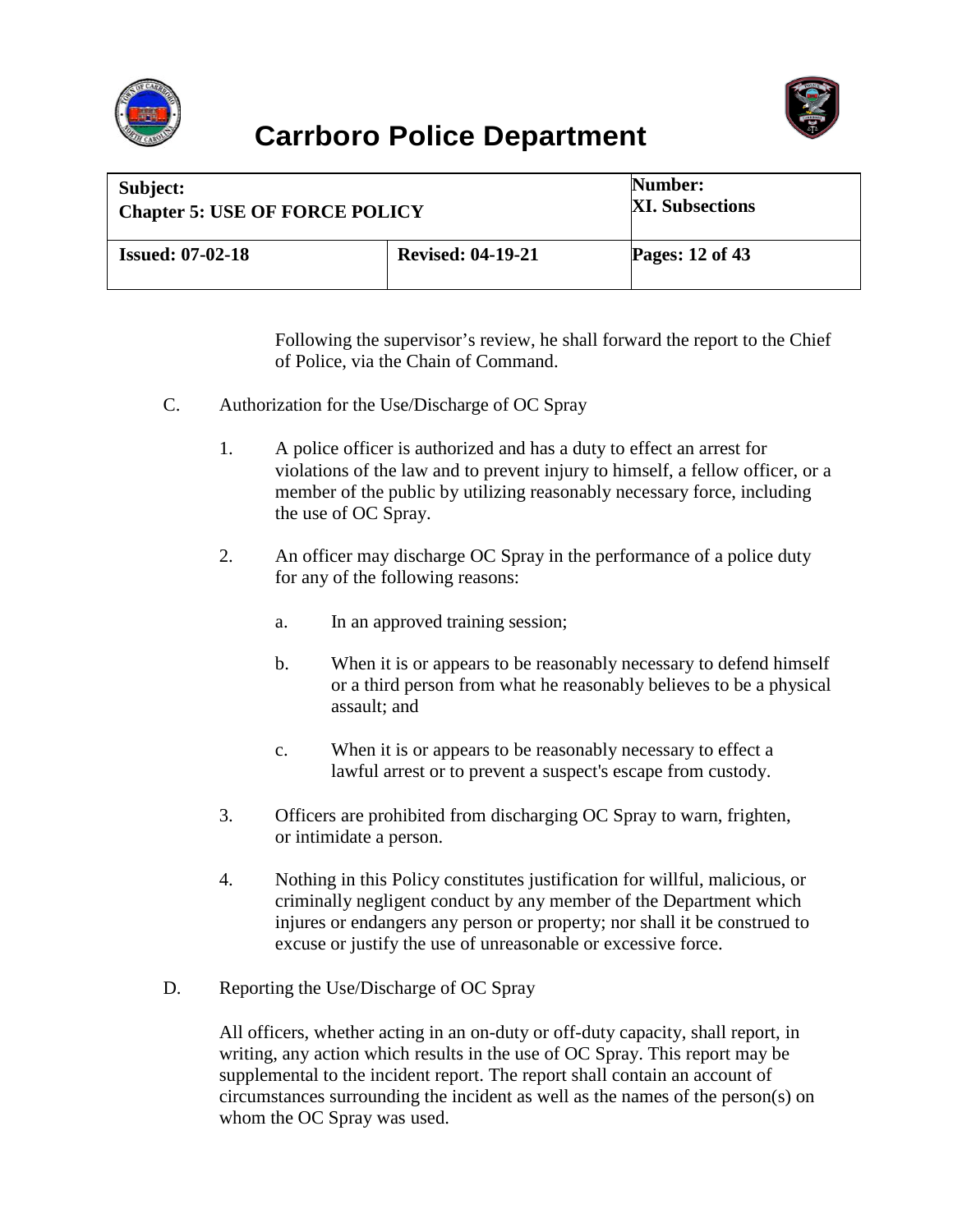



| Subject:                              |                          | Number:                |
|---------------------------------------|--------------------------|------------------------|
| <b>Chapter 5: USE OF FORCE POLICY</b> |                          | <b>XI. Subsections</b> |
| <b>Issued: 07-02-18</b>               | <b>Revised: 04-19-21</b> | <b>Pages: 13 of 43</b> |

- E. OC Spray Training
	- 1. OC Spray Qualification Course(s) shall be developed or selected by the Department's Firearms Instructor(s) or other properly trained instructor(s).
		- a. Prior to being used for actual qualification of officers, each OC Spray Qualification Course shall be approved by the Chief of Police.
		- b. A copy of each OC Spray Qualification Course shall be maintained by the Chief of Police's office and the office of the Administrative Services Captain.
		- c. Copies of all approved OC Spray Qualification Courses shall be made available to any member of the Department upon request.
	- 2. Initial OC Spray qualification shall include, but is not limited to:
		- a. A review of the Department's Use of Force Policy;
		- b. A review of the use of force continuum;
		- c. Experiencing the potential discomfort OC Spray may cause;
		- d. Instruction on care after spraying; and
		- e. Instruction on symptoms which may require medical treatment.
	- 3. A review of the Department's Use of Force Policy, suspect care after spraying, and symptoms that may require medical treatment shall be made at least annually as part of in-service training.
- F. Medical Care After Use of OC Spray
	- 1. Once a suspect has been exposed to OC spray, the officer shall keep the suspect under observation.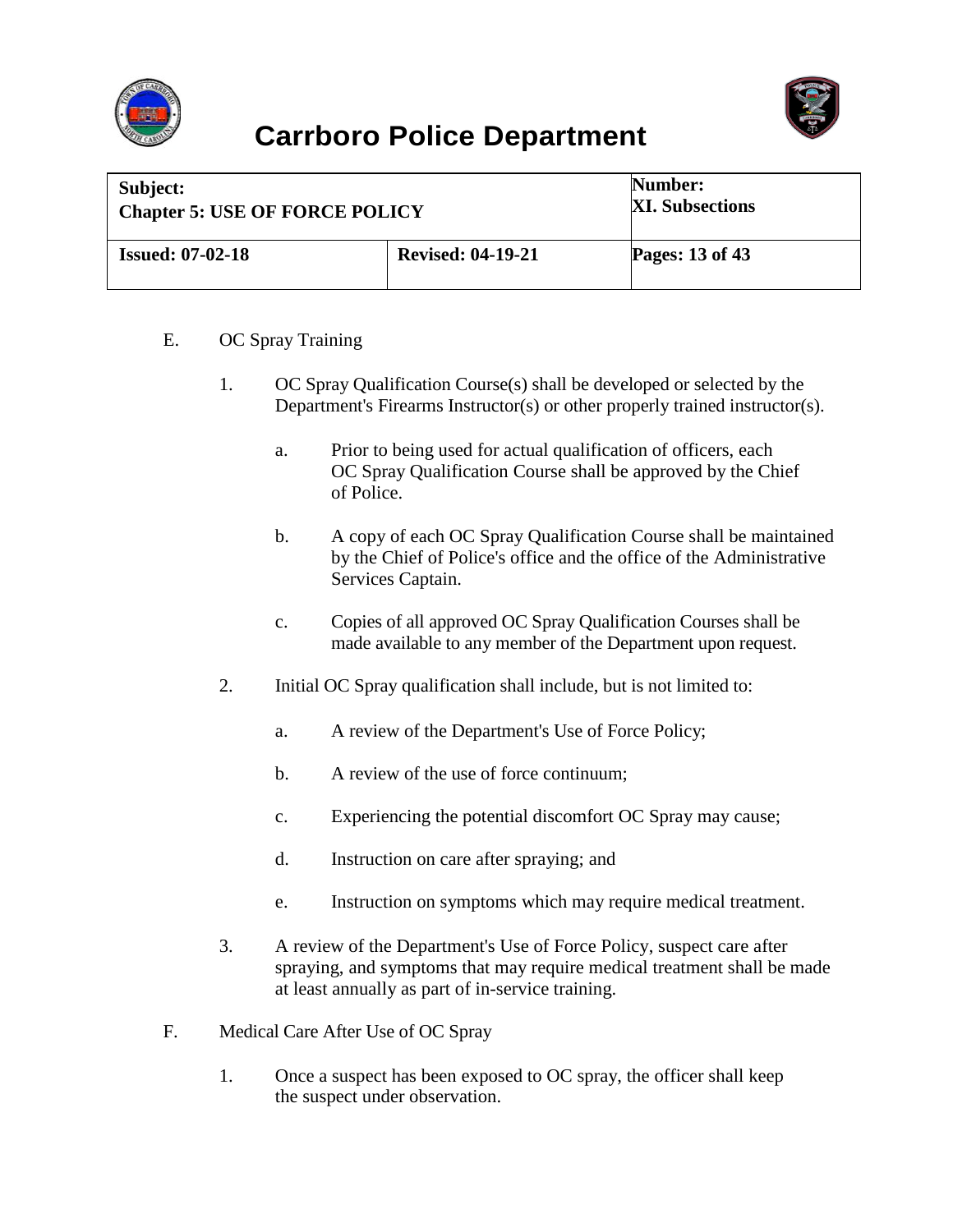



| Subject:                              |                          | Number:                |
|---------------------------------------|--------------------------|------------------------|
| <b>Chapter 5: USE OF FORCE POLICY</b> |                          | <b>XI. Subsections</b> |
| <b>Issued: 07-02-18</b>               | <b>Revised: 04-19-21</b> | Pages: 14 of 43        |

- 2. Officers should be aware that the normal reaction to OC Spray may consist of any of the following:
	- a. Red and watery eyes;
	- b. Swelling and discharge of the mucous membranes;
	- c. Coughing;
	- d. Shortness of breath;
	- e. Intense feeling of burning at the exposed areas;
	- f. Discoloration of the skin (due to dyes); and
	- g. Mild panic.

These symptoms should disappear naturally within about 45 minutes. No medical treatment is generally necessary unless a more serious reaction appears or the symptoms have not diminished in 45 minutes post-exposure.

3. General first-aid after exposure

To mitigate the effects of OC Spray, the following steps should be applied to arrestees when circumstances allow, and to other persons exposed to the OC Spray, or to officers who experience exposure:

- a. General
	- 1) Remove affected person from the contaminated area to an open, upwind position; and
	- 2) Keep subject calm and reasonably restrict activity.
- b. Eyes
	- 1) Keep eyes open facing wind, as tearing helps clear the eyes;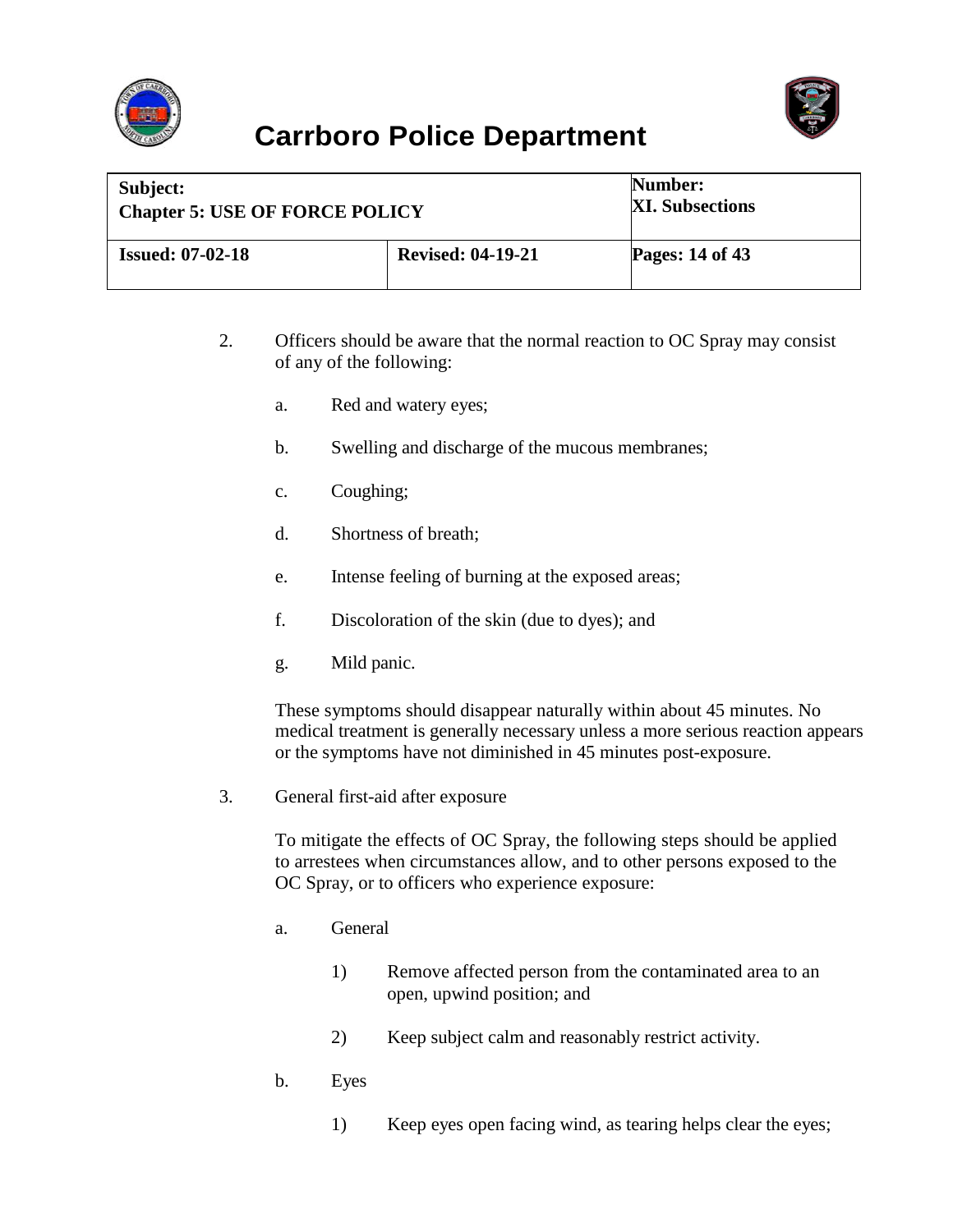



| Subject:                              |                          | Number:                |
|---------------------------------------|--------------------------|------------------------|
| <b>Chapter 5: USE OF FORCE POLICY</b> |                          | <b>XI. Subsections</b> |
| <b>Issued: 07-02-18</b>               | <b>Revised: 04-19-21</b> | Pages: 15 of 43        |

- 2) If available, wash face and eyes with plenty of cool, clean water. Officers should avoid directing any type of water stream directly into the eyes, but rather pour down from the top of the forehead and allow the water to rinse the face and eye area;
- 3) Do not allow affected subject to rub his eyes or face. If the need arises, use a paper towel in a blotting motion and discard after one use; and
- 4) If the affected subject is wearing contact lenses:
	- a) Allow the subject to remove the lenses if it is safe to do so;
	- b) If the suspect is restrained and shall be unable to remove the lenses for an extended period of time, the officer may seek medical assistance for the affected suspect and ask the trained medical personnel to remove the lenses; and
	- c) Officers shall not remove the lenses for another person.
- c. Nose
	- 1) Have affected subject breathe normally; and
	- 2) Have affected subject blow his nose to remove discharge and OC particulates.
- d. Skin
	- 1) Officers shall not apply creams, salves, oils, lotions or burn cream that may trap OC Spray on the skin; and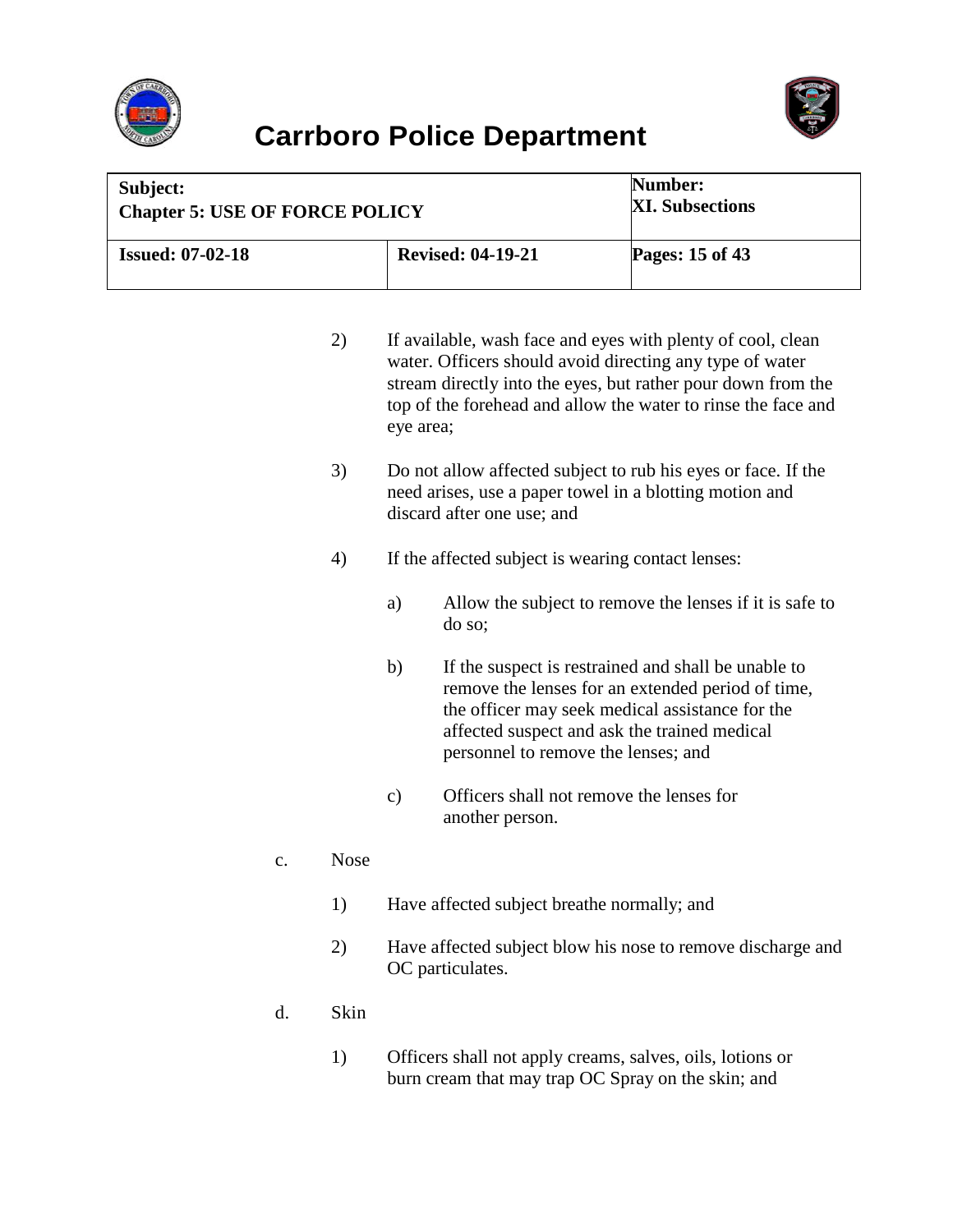



| Subject:                              |                          | Number:                |
|---------------------------------------|--------------------------|------------------------|
| <b>Chapter 5: USE OF FORCE POLICY</b> |                          | <b>XI. Subsections</b> |
| <b>Issued: 07-02-18</b>               | <b>Revised: 04-19-21</b> | <b>Pages: 16 of 43</b> |

- 2) If possible, rinse skin with lots of cool, clean water and expose the subject to fresh air.
- 4. Officers shall request immediate medical attention when:
	- a. The affected subject experiences gagging or breathing difficulties that persist beyond an initial period of two to four minutes;
	- b. The affected subject loses consciousness, sweats profusely, or appears to be very sick;
	- c. The affected subject significantly suffers from the effects of the OC spray more than 45 minutes after exposure;
	- d. The officer is aware that the affected subject suffers from bronchitis, asthma, emphysema, or similar respiratory disease; or
	- e. The officer is uncertain whether any of the above conditions exist or whether medical assistance is necessary.
	- f. If an officer is uncertain as to the whether or not medical assistance is required or appropriate, the officer shall request medical assistance immediately.

#### **VI. CONDUCTED ENERGY WEAPON (CEW)**

- A. Generally
	- 1. The Conducted Energy Weapon (CEW) will be provided to Department personnel who have attended and successfully completed the Departmental training as approved by the Chief of Police.
	- 2. CEW use is authorized in Level IV or V situations only.
	- 3. The Department issued CEW shall be of a make and model approved by the Chief of Police.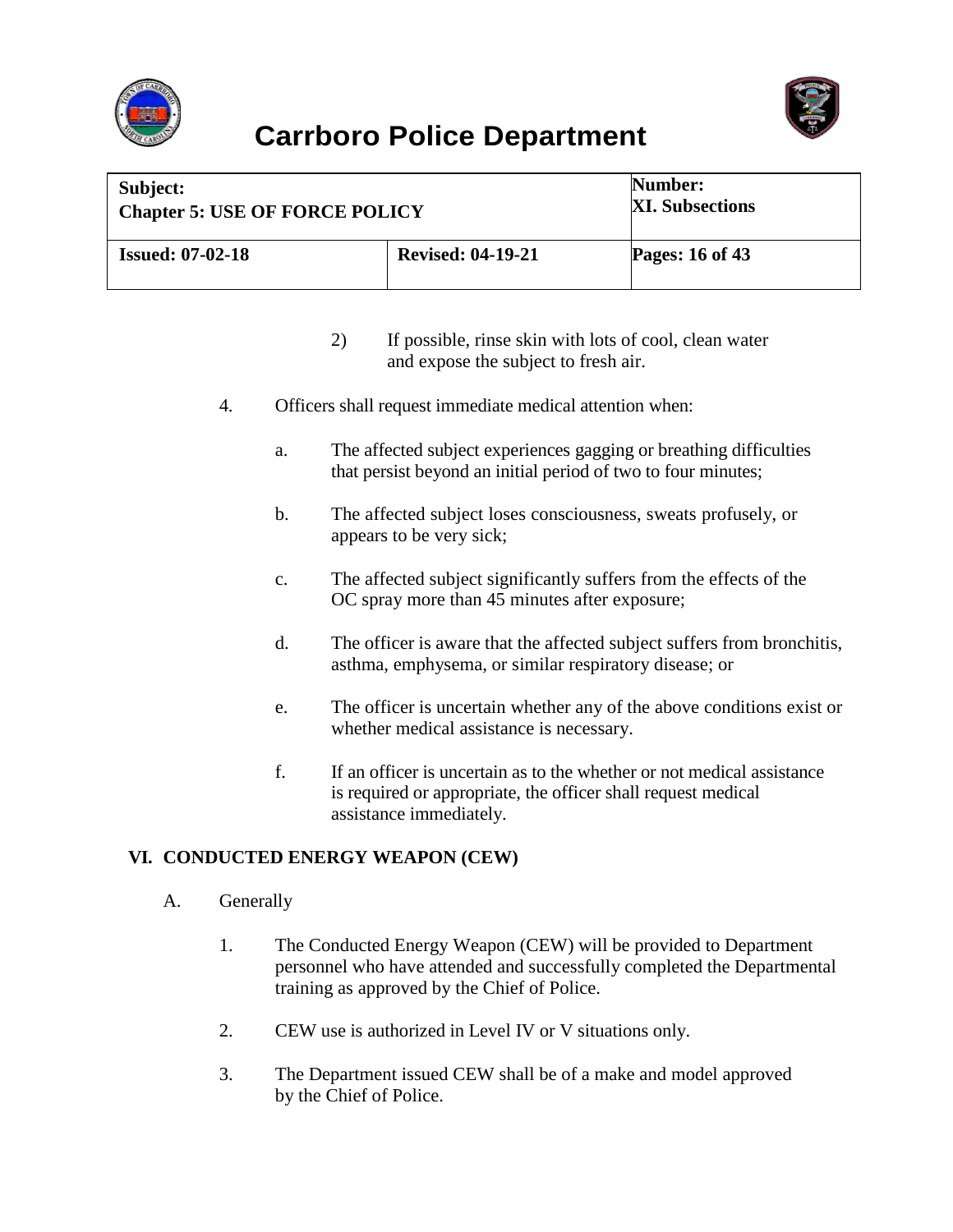



| Subject:                              |                          | Number:                |
|---------------------------------------|--------------------------|------------------------|
| <b>Chapter 5: USE OF FORCE POLICY</b> |                          | <b>XI. Subsections</b> |
| <b>Issued: 07-02-18</b>               | <b>Revised: 04-19-21</b> | Pages: 17 of 43        |

- B. Authorization to Carry CEW
	- 1. Officers are only allowed to carry a CEW that has been designated for their use and issued to them by the Department.
	- 2. Officers assigned to the Uniform Patrol Division, School Resource Officers, and Community Services Officers who are trained and currently certified in the use of the CEW shall carry one when working in a law enforcement capacity.
	- 3. Officers may be specifically relieved of the duty of carrying the CEW by command or permission of a superior officer to facilitate a special assignment.
	- 4. Carrying a CEW while off-duty is prohibited. When working lawenforcement secondary employment, Officers are allowed to carry CEWs.
	- 5. An officer shall not draw or use the CEW except in compliance with the Departmental *Use of Force Policy* and only when reasonably necessary for proper performance of official duty.
	- 6. Any unnecessary, frivolous, or careless use or handling of the CEW is expressly prohibited.
	- 7. Officers shall not place or store the CEW in a manner so as to be exposed or readily accessible to the public or arrestees.
	- 8. The loss or theft of any Department issued CEW shall be reported immediately, in writing, to the shift supervisor or an officer of higher rank. The report shall set forth all the facts concerning the loss or theft, shall be promptly reviewed by the supervising officer receiving the report, and then forwarded to the Chief of Police's office, via the chain of command.
- C. Authorization to Use/Discharge the CEW
	- 1. The CEW may be deployed only when a police officer is confronted with an exigency that creates an immediate risk and this is reasonably likely to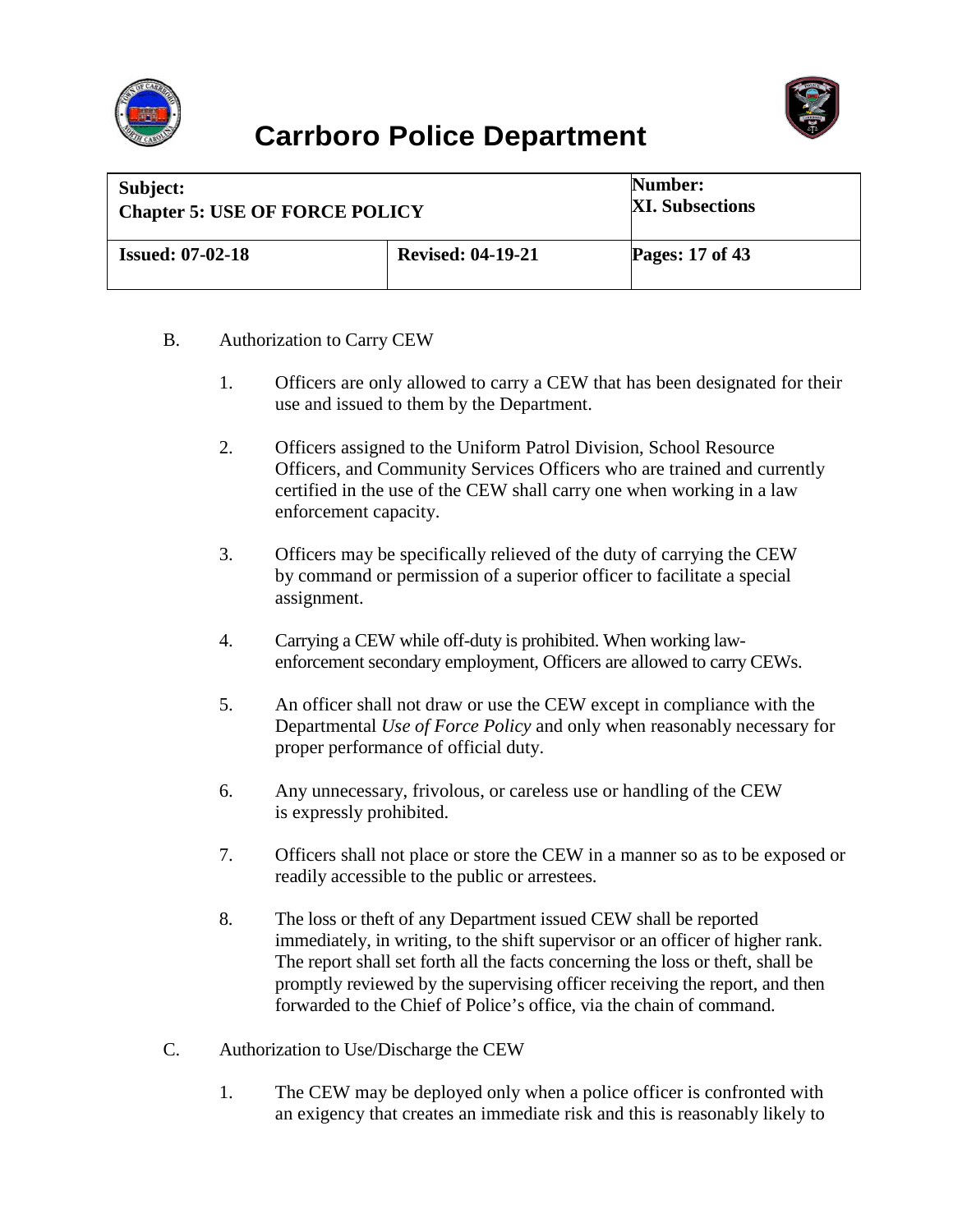



| Subject:                              |                          | Number:                |
|---------------------------------------|--------------------------|------------------------|
| <b>Chapter 5: USE OF FORCE POLICY</b> |                          | <b>XI. Subsections</b> |
| <b>Issued: 07-02-18</b>               | <b>Revised: 04-19-21</b> | <b>Pages: 18 of 43</b> |

be reduced by the use of the CEW. Such situations may include the following:

- a. Violent or threatening behavior;
- b. Flight to avoid arrest or detention in circumstances where an officer reasonably perceives that allowing the suspect to run would create an immediate safety risk to themselves or others;
- c. Other situations where an officer can articulate an immediate safety risk that is reasonably likely to be cured by use of the CEW.
- 2. The CEW can be used when less than lethal force options are reasonable or necessary. Examples of situation in which the CEW may be used include, but are not limited to, the following:
	- a. Mentally ill subjects who create an immediate safety risk and no other reasonable options are available.
	- b. Armed subjects who pose an immediate safety risk (though the CEW is not intended to replace deadly force when deadly force is necessary).
	- c. A subject forcefully resisting arrest who creates a safety risk.
	- d. Persons under the influence of drugs or alcohol who creates a safety risk.
	- e. When deemed a reasonable and necessary alternative to a lesser force option to control a subject who is creating an immediate safety risk to themselves, officers, or others.
- 3. Officers shall not use a CEW on:
	- a. A passively-resisting person who is noncompliant but does not pose a threat to the officer or others;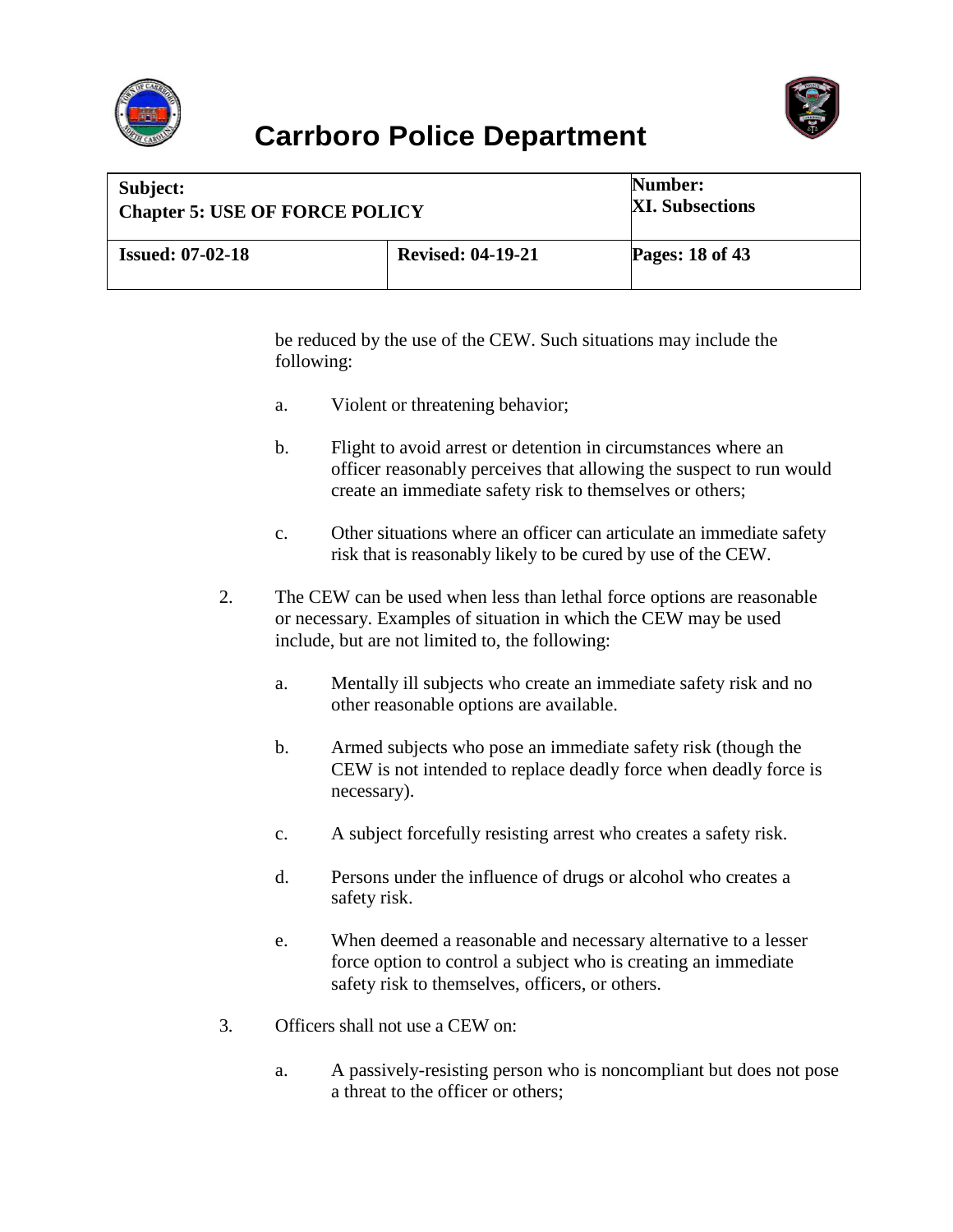



| Subject:                              |                          | Number:                |
|---------------------------------------|--------------------------|------------------------|
| <b>Chapter 5: USE OF FORCE POLICY</b> |                          | <b>XI. Subsections</b> |
| <b>Issued: 07-02-18</b>               | <b>Revised: 04-19-21</b> | Pages: 19 of 43        |

- b. An elderly person, or very young person, unless the person is acting in an aggressive or threatening manner and reasonably appears to be capable of injuring the officer or others. A young person who appears to be large or strong enough to be capable of injuring the officer or others is not subject to this restriction;
- c. A person who is participating in a protest activity or a demonstration unless the person is acting in a hostile or aggressive manner and reasonably appears capable of injuring the officer or others;
- d. A subject who is known to be pregnant or who is obviously pregnant;
- e. A subject who is known or appears to be saturated with or in the presence of highly flammable or combustible materials or liquids;
- f. A subject who could potentially receive a secondary injury resulting from falling off an elevated location, such as a roof;
- g. A subject who is in control of a vehicle that is moving or in gear; or
- h. A person who is complying with the officer's commands.
- 4. The deploying officer shall:
	- a. If practicable, provide a verbal warning to the subject prior to the use of the CEW in an attempt to gain compliance.
	- b. If practicable, announce loudly, "CEW, CEW" in order to inform other officers of the impending use of the CEW;
	- c. The deploying officer shall aim the CEW at the subject in the manner recommended by the manufacturer in its most current guidelines. The face or head shall not be targeted when attempting to control nonlethal resistance;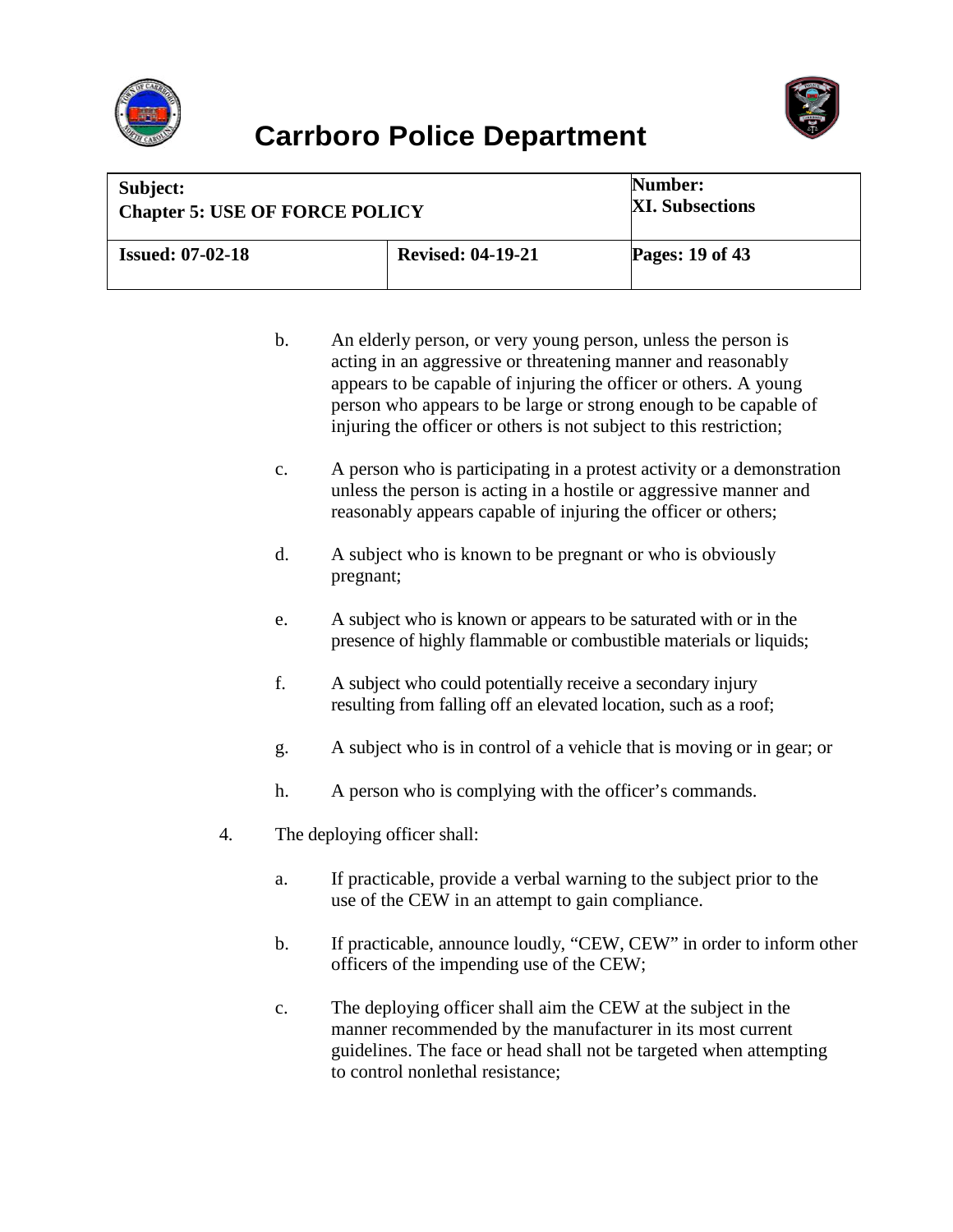



| Subject:                              |                          | Number:                |
|---------------------------------------|--------------------------|------------------------|
| <b>Chapter 5: USE OF FORCE POLICY</b> |                          | <b>XI. Subsections</b> |
| <b>Issued: 07-02-18</b>               | <b>Revised: 04-19-21</b> | Pages: 20 of 43        |

- d. Once the CEW has been deployed, officers should allow the manufacturer's established pulse cycle (5 seconds) to end, uninterrupted. Additional cycles may be applied only as allowed by the manufacturer's most current guidelines; and
- e. Officers shall not deploy the CEW in close proximity of flammable liquids, gases or any other highly combustible materials, as they may be ignited by the device.
- 5. After the subject has been subdued, the officer shall:
	- a. Evaluate the subject for any injuries sustained during the use of the CEW;
	- b. Remove the probes in the manner recommended by the manufacturer in its most current guidelines. Officers shall contact medical personnel to remove the probes if required by the current manufacturer's guidelines. Officers may cut wires to allow for transportation; and
	- c. Collect and dispose of the expired cartridge, probes, and wires in an appropriate manner. Officers should exercise caution to prevent potential bio-hazard exposure.
- 6. Nothing in this policy constitutes justification for willful, malicious, or criminally negligent conduct by any member of the Department which injures or endangers any person or property; nor shall it be construed to excuse or justify the use of unreasonable or excessive force.
- D. Reporting the Use/Discharge of the CEW

All officers shall report, in writing, any action which results in the use of the CEW. This report may be supplemental to the incident report. The report shall contain an account of the circumstances surrounding the incident as well as the names of the person or persons on whom the CEW was used.

E. Training on the Use/Discharge of the CEW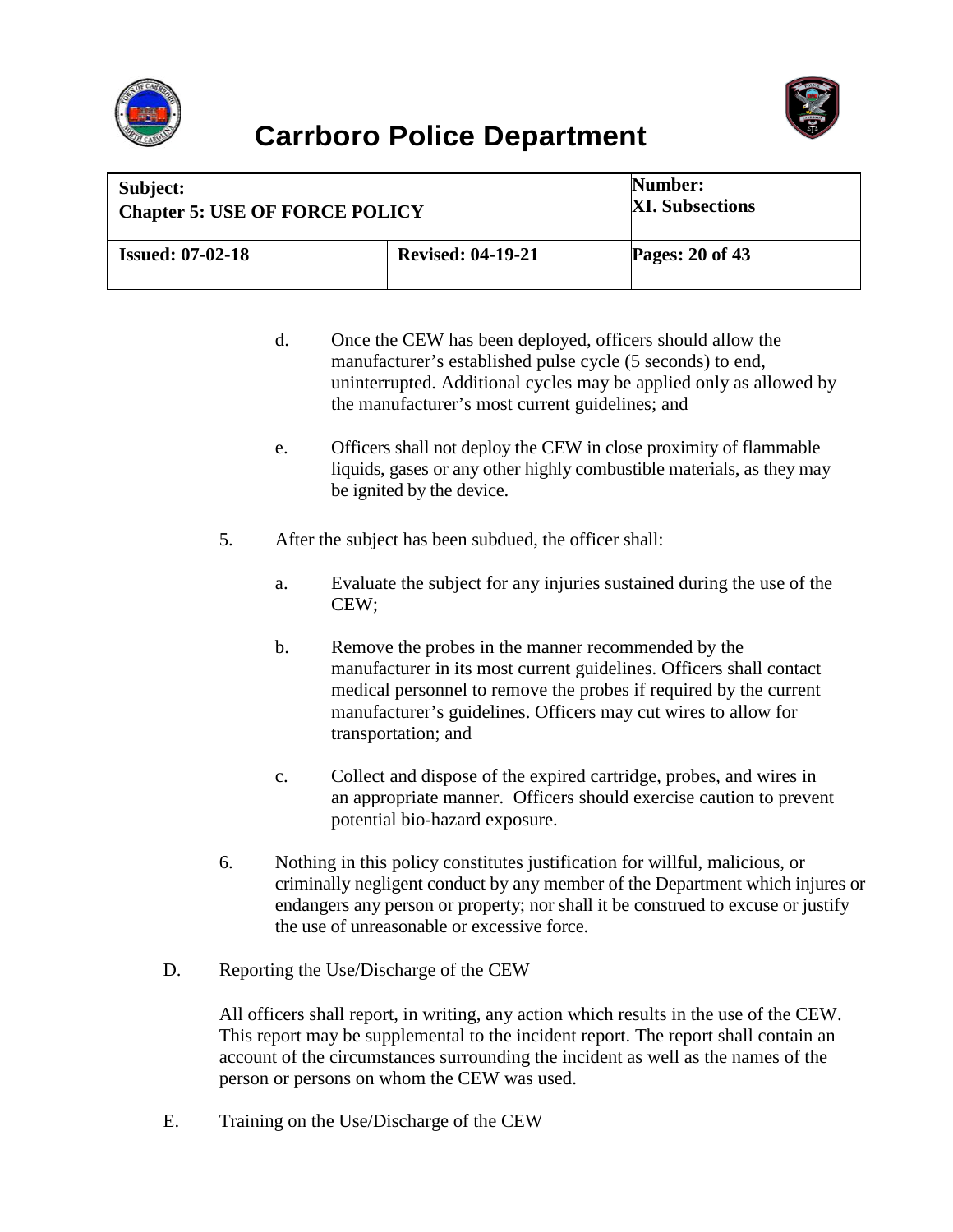



| Subject:                              |                          | Number:                |
|---------------------------------------|--------------------------|------------------------|
| <b>Chapter 5: USE OF FORCE POLICY</b> |                          | <b>XI. Subsections</b> |
| <b>Issued: 07-02-18</b>               | <b>Revised: 04-19-21</b> | <b>Pages: 21 of 43</b> |

- 1. CEW Qualification Course(s) shall be developed or selected by the Instructors designated by the Chief of Police.
	- a. Prior to being used for actual qualification of officers, each CEW Qualification Course shall be approved by the Chief of Police.
	- b. A copy of each CEW Qualification Course shall be maintained by the Chief of Police's office and the office of the Administrative Services Captain.
	- c. The Instructors designated by the Chief of Police shall regularly consult the manufacturer to ensure that they are familiar with the manufacturer's current recommendations and guidelines regarding the use of the CEW. The designated Instructors shall immediately notify the Chief of Police of any material change in these recommendations and guidelines and shall promptly advise all officers issued a CEW of such change.
	- d. Copies of all approved CEW Qualification Courses shall be made available to any member of the Department upon request.
- 2. Initial CEW qualification shall include, but is not limited to:
	- a. A review of the Department's *Use of Force Policy*;
	- b. A review of the use of force continuum;
	- c. Experiencing the effects the CEW may cause;
	- d. Instruction on care for those who have been subjected to the CEW; and
	- e. Instruction on post-use symptoms which may require medical treatment.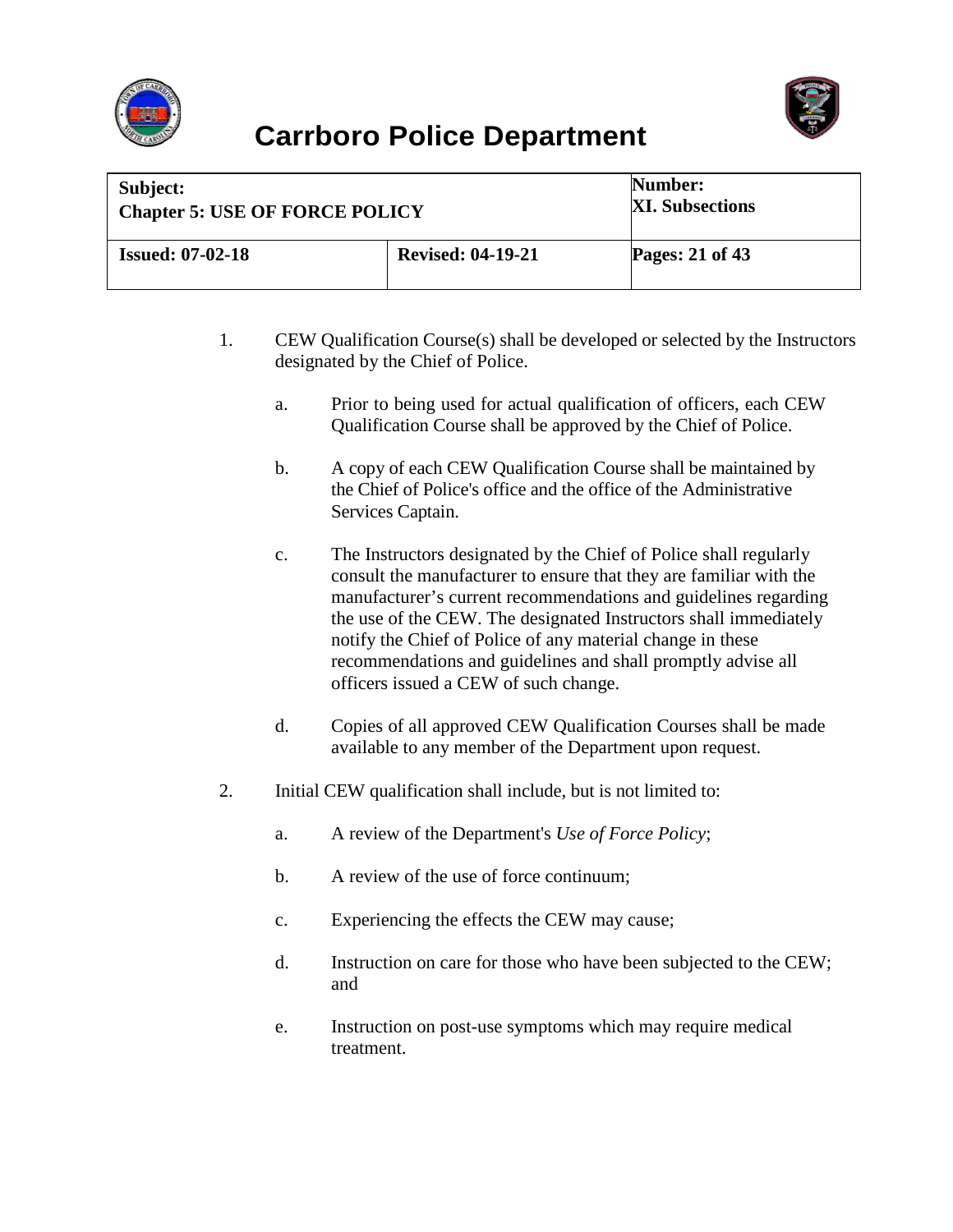



| Subject:                              |                          | Number:                |
|---------------------------------------|--------------------------|------------------------|
| <b>Chapter 5: USE OF FORCE POLICY</b> |                          | <b>XI. Subsections</b> |
| <b>Issued: 07-02-18</b>               | <b>Revised: 04-19-21</b> | Pages: 22 of 43        |

- 3. A review of the Department's *Use of Force Policy*, suspect care, and symptoms that may require medical treatment shall be made at least annually as part of in-service training for officers who carry the CEW.
- 4. Only officers who complete the above training shall be permitted to carry and use the CEW.
- F. Medical Care After Use of the CEW
	- 1. After the CEW is deployed against a suspect, the officer shall evaluate the subject for any injuries sustained during the apprehension.
	- 2. Following deployment, officers shall continually monitor consciousness and breathing of the arrestee. Officers shall not leave a quiet arrestee alone in a room or in a patrol vehicle for any extended period of time.
	- 3. The following categories of arrestees require special monitoring, including uninterrupted monitoring of breathing and consciousness:
		- a. Arrestees who run from the officer, fight the officer, or violently resist arrest;
		- b. Arrestees who appear to be appreciably impaired by alcohol or drugs;
		- c. Arrestees who are breathing rapidly, sweating heavily, or have pallid (pale) skin;
		- d. Arrestees with deranged speech or irrational conduct; or
		- e. Arrestees who are very obese or have a known medical condition such as diabetes, a seizure disorder, heart trouble, asthma, or advanced age.
	- 4. Officers shall **immediately** summon medical assistance if either of the following occurs after using the CEW on a suspect:
		- a. The officer observes injuries on the suspect; or;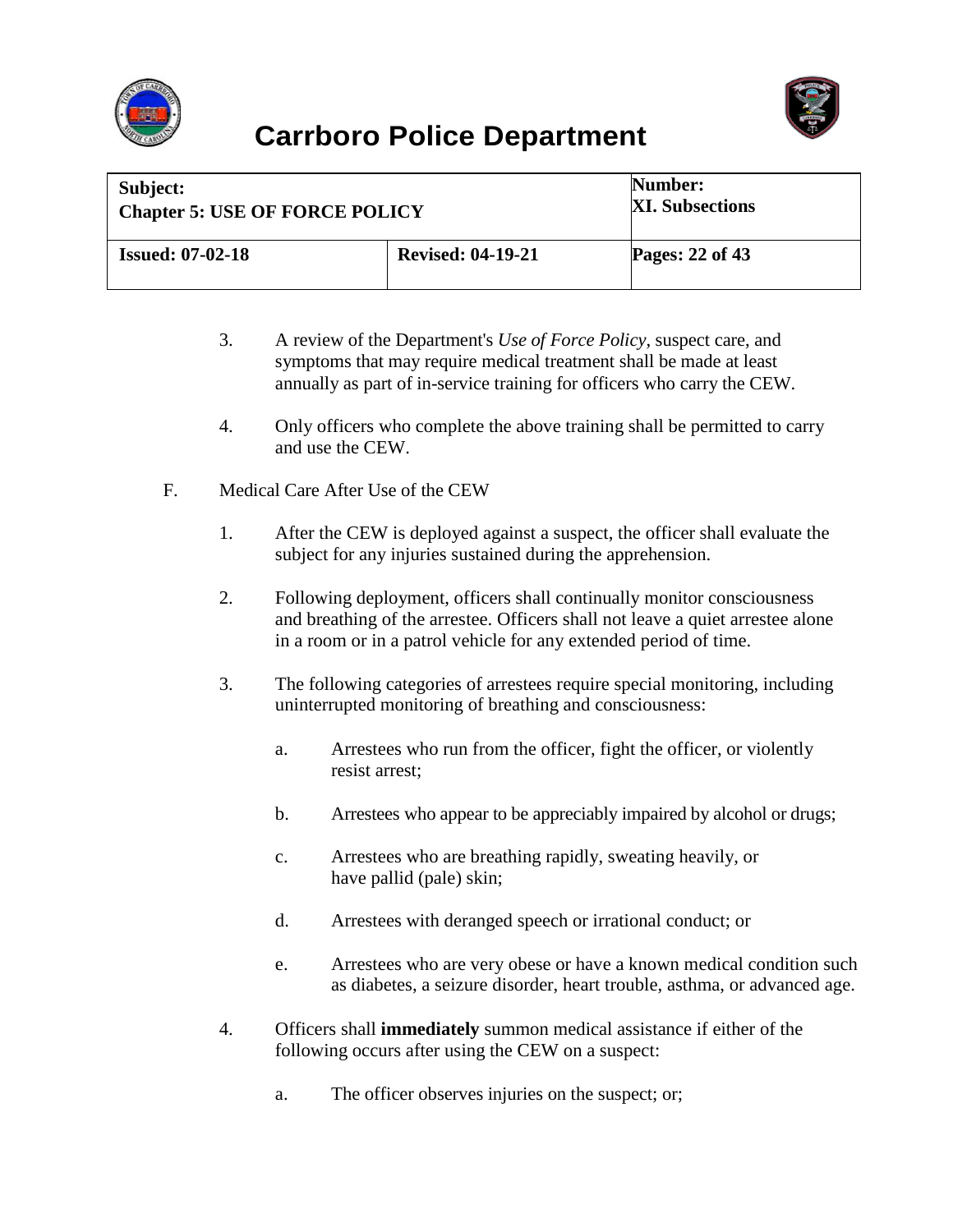



| Subject:                              |                          | Number:                |
|---------------------------------------|--------------------------|------------------------|
| <b>Chapter 5: USE OF FORCE POLICY</b> |                          | <b>XI. Subsections</b> |
| <b>Issued: 07-02-18</b>               | <b>Revised: 04-19-21</b> | Pages: 23 of 43        |

- b. The suspect reports pain or injury to the officer.
- 5. If an officer is uncertain as to whether medical assistance is required or appropriate, the officer shall request medical assistance immediately.
- 6. If feasible, the officer shall photograph any injuries on the suspect.

#### **VII. EXPANDABLE BATON**

- A. Generally
	- 1. An expandable baton is provided to all sworn police officers to be used as a defensive weapon when confronted by a suspect who poses a threat or imminent threat of physical harm to the officer or others. The police expandable baton shall only be used in Level IV and V situations.
	- 2. All officers shall have available the police expandable baton issued by the Department. Unless otherwise authorized by the Chief of Police, no other striking weapon shall be carried by Carrboro Police officers.
- B. Authorization to Carry the Police Expandable Baton
	- 1. Officers shall have available their issued police expandable baton while working in a law enforcement capacity.
	- 2. Officers may be specifically relieved of the duty of carrying a police expandable baton by command or permission of a superior officer to facilitate a special assignment.
	- 3. Carrying a police expandable baton while off-duty is prohibited. When working law-enforcement secondary duty, officers are allowed to carry a police expandable baton.
	- 4. An officer shall not draw or use the police expandable baton except in compliance with the Departmental *Use of Force Policy* and only when reasonably necessary for proper performance of official duty.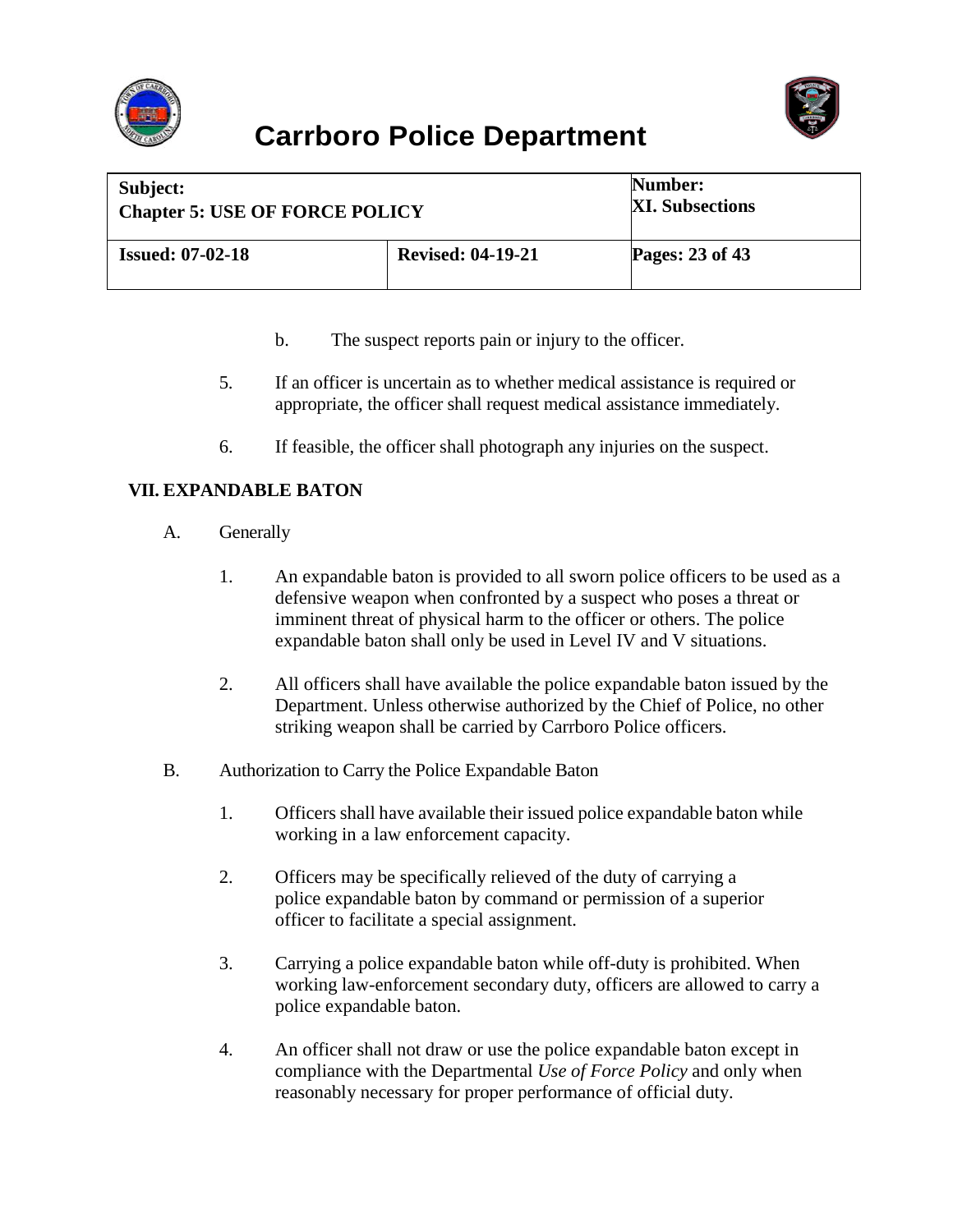



| Subject:                              |                          | Number:                |
|---------------------------------------|--------------------------|------------------------|
| <b>Chapter 5: USE OF FORCE POLICY</b> |                          | <b>XI. Subsections</b> |
| <b>Issued: 07-02-18</b>               | <b>Revised: 04-19-21</b> | Pages: 24 of 43        |

- 5. Any unnecessary, frivolous, or careless use or handling of the police expandable baton is expressly prohibited.
- 6. Officers shall not place or store any police expandable baton in a manner so as to be exposed and/or readily accessible to the public or arrestees.
- 7. The loss or theft of any Departmental police expandable baton shall be reported immediately, in writing, to the shift supervisor or an officer of higher rank. The report shall set forth all the facts concerning the loss or theft; shall be promptly reviewed by the supervising officer receiving the report, and then forwarded to the Chief of Police's office, via the chain of command.
- C. Authorization for Use of Police Expandable Baton
	- 1. A police officer is authorized and has a duty to effect an arrest for violations of the law and to prevent injury to himself, a fellow officer, or a member of the public by utilizing necessary force, including the use of the police expandable baton.
	- 2. An officer may use the police expandable baton in the performance of a police duty for any of the following reasons:
		- a. In an approved training session; or
		- b. When it is or appears to be reasonably necessary to defend himself or a third person from what he reasonably believes to be a physical assault or an imminent physical assault.
	- 3. Officers are prohibited from using the police expandable baton to warn, frighten, or intimidate a person.
	- 4. Nothing in this policy constitutes justification for willful, malicious, or criminally negligent conduct by any member of the Department which injures or endangers any person or property; nor shall it be construed to excuse or justify the use of unreasonable or excessive force.
- D. Reporting the Use of the Police Expandable Baton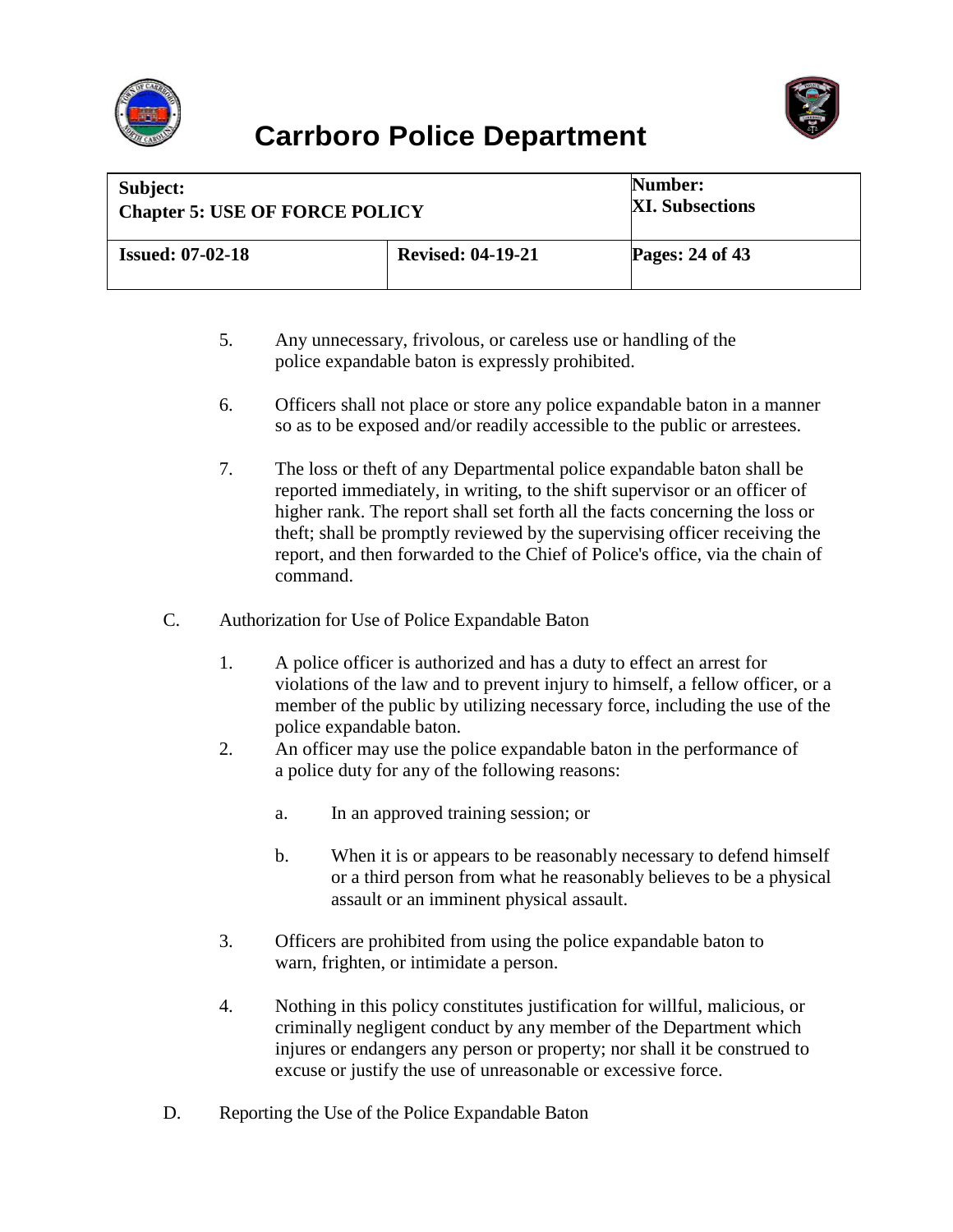



| Subject:<br><b>Chapter 5: USE OF FORCE POLICY</b> |                          | Number:<br><b>XI. Subsections</b> |
|---------------------------------------------------|--------------------------|-----------------------------------|
| <b>Issued: 07-02-18</b>                           | <b>Revised: 04-19-21</b> | Pages: 25 of 43                   |

All officers shall report, in writing, any action which results in the use of the police expandable baton. This report may be supplemental to the incident report. The report shall contain an account of the circumstances surrounding the incident as well as the names of the person or persons on whom the police expandable baton was used.

- E. Required Training for the Police Expandable Baton
	- 1. All sworn police officers shall be trained in the use of the police expandable baton prior to the completion of Basic Law Enforcement Training.
	- 2. A review of the Department's *Use of Force Policy*, suspect care after use of the police expandable baton, and identification of symptoms that may require medical treatment shall be conducted at least annually as part of inservice training.
- F. Medical Care After Use of the Police Expandable Baton
	- 1. An officer shall immediately summon medical assistance if either of the following occurs after using the police expandable baton on a suspect:
		- a. The officer observes injuries on the suspect; or
		- b. The suspect reports pain or injury to the officer.
	- 2. If an officer is uncertain as to whether medical assistance is required or appropriate, the officer shall request medical assistance immediately.

#### **VIII. SPECIALIZED IMPACT MUNITIONS (SIMs)**

- A. Generally
	- 1. Specialty Impact Munitions (SIMs) are less-lethal weapons designed to minimize the likelihood of causing life threatening injury and may be used to increase an officer's options for bringing an incident under control and to prevent or minimize injury. SIMs are used to incapacitate, distract and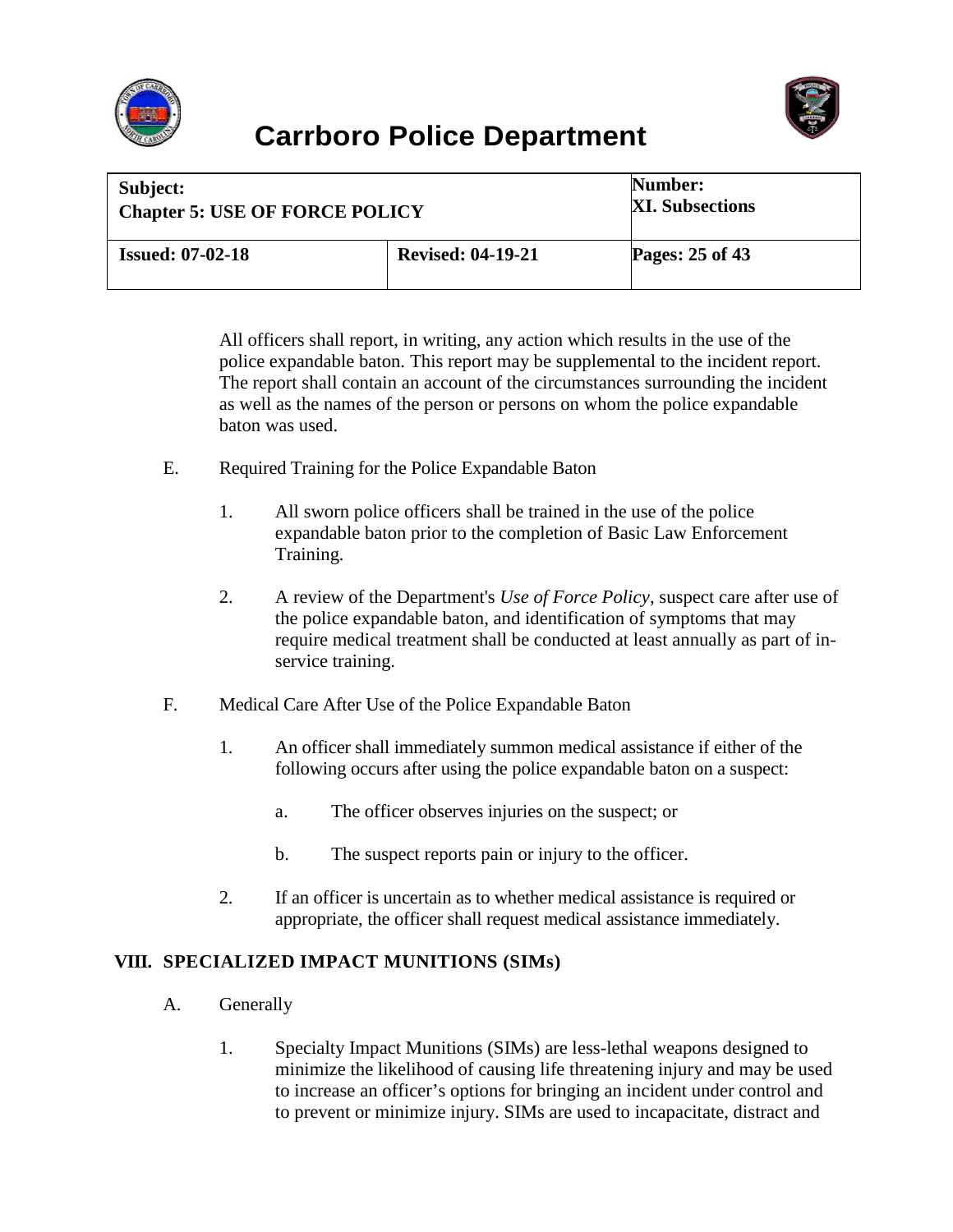



| Subject:                              |                          | Number:                |
|---------------------------------------|--------------------------|------------------------|
| <b>Chapter 5: USE OF FORCE POLICY</b> |                          | <b>XI. Subsections</b> |
| <b>Issued: 07-02-18</b>               | <b>Revised: 04-19-21</b> | <b>Pages: 26 of 43</b> |

control a violent subject. Examples include, but are not limited to: a less lethal hand thrown device, or a less lethal munition fired from either a designated 12 gauge shotgun or 40 mm launcher that contains foam, rubber or wood batons or rubber pellets.

- 2. SIMs shall only be used by Department officers specifically trained in the use of SIMs.
- 3. Only SIMs provided by the Department and approved by the Chief of Police shall be carried or used by trained officers.
- B. Authorization to Carry SIMs
	- 1. Carrying SIMs while off-duty is prohibited.
	- 2. An officer shall not use SIMS except in compliance with the Departmental *Use of Force Policy* and only when reasonably necessary for proper performance of official duty.
	- 3. Any unnecessary, frivolous, or careless use or handling of SIMs is expressly prohibited.
	- 4. Officers shall not place or store any SIMs in a manner so as to be exposed and/or readily accessible to the public or arrestees.
	- 5. The loss or theft of any Departmental issued SIMs shall be reported immediately, in writing, to the shift supervisor or an officer of higher rank.

The report shall set forth all the facts concerning the loss or theft, shall be reviewed by the supervising officer receiving the report, and then forwarded to the Chief of Police's office, via the chain of command.

- 6. An officer shall not carry or use SIMs, on or off-duty, until the officer has completed a proficiency training program approved by the Chief of Police.
- 7. Storage of munitions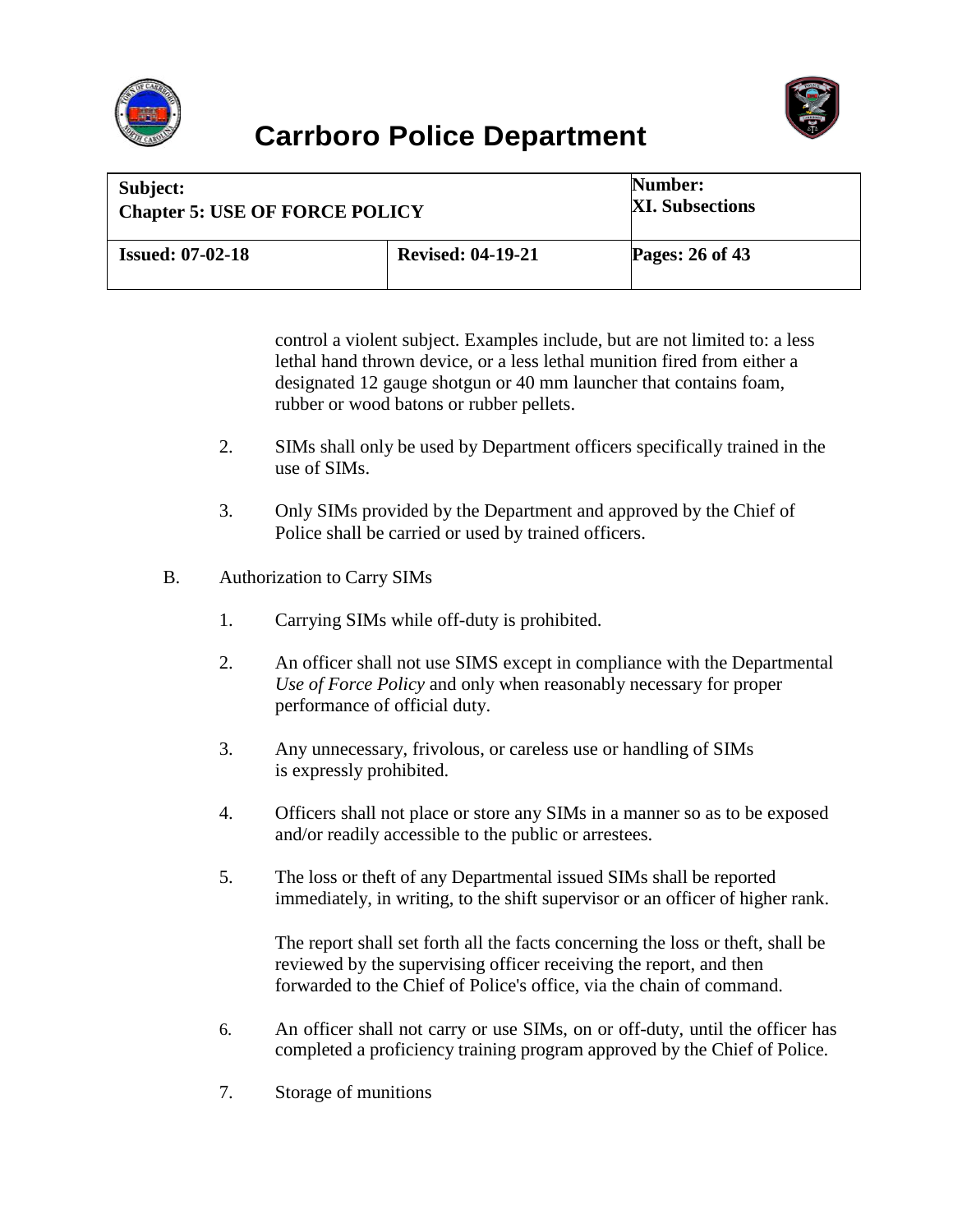



| Subject:                              |                          | Number:                |
|---------------------------------------|--------------------------|------------------------|
| <b>Chapter 5: USE OF FORCE POLICY</b> |                          | <b>XI. Subsections</b> |
| <b>Issued: 07-02-18</b>               | <b>Revised: 04-19-21</b> | Pages: 27 of 43        |

- a. When not in use and stored in a police vehicle, dedicated Special Impact Weapons shall be secured in the trunk of the vehicle in an **UNLOADED** state.
- b. Lethal ammunition **SHALL NOT** be carried with or loaded into any dedicated SIMs weapon.
- c. Lethal ammunition compatible with the dedicated SIMs shotgun **SHALL NOT** be carried in the same vehicle that contains a dedicated SIMs shotgun, unless an emergency situation exists that requires the immediate transportation of the SIMs shotgun and/or lethal ammunition to the emergency scene. When this type of transportation occurs, the lethal shotgun ammunition shall remain in separate containers and shall be clearly labeled as such.
- d. Only qualified officers shall load and deploy a SIMs weapon.
- e. The officer loading the SIMs weapon shall ensure, **by visual inspection of each round**, that only a SIMs round has been loaded. A second officer should also examine **EACH** round loaded into the SIMs weapon. In an emergency situation, it is understood that the use of a second officer to examine each round may be imprudent or impossible.
- C. Training
	- 1. Training programs shall be conducted by a Department Instructor designated by the Chief of Police who has successfully completed the Specialized Impact Munitions Instructor Certification Program and maintains an instructor status.
	- 2. Initial user training shall consist of academic classroom training and practical range training and qualification as specified by the Designated Instructor and approved by the Chief of Police. Prior to issuance and authorization to carry, the officer shall demonstrate the ability to: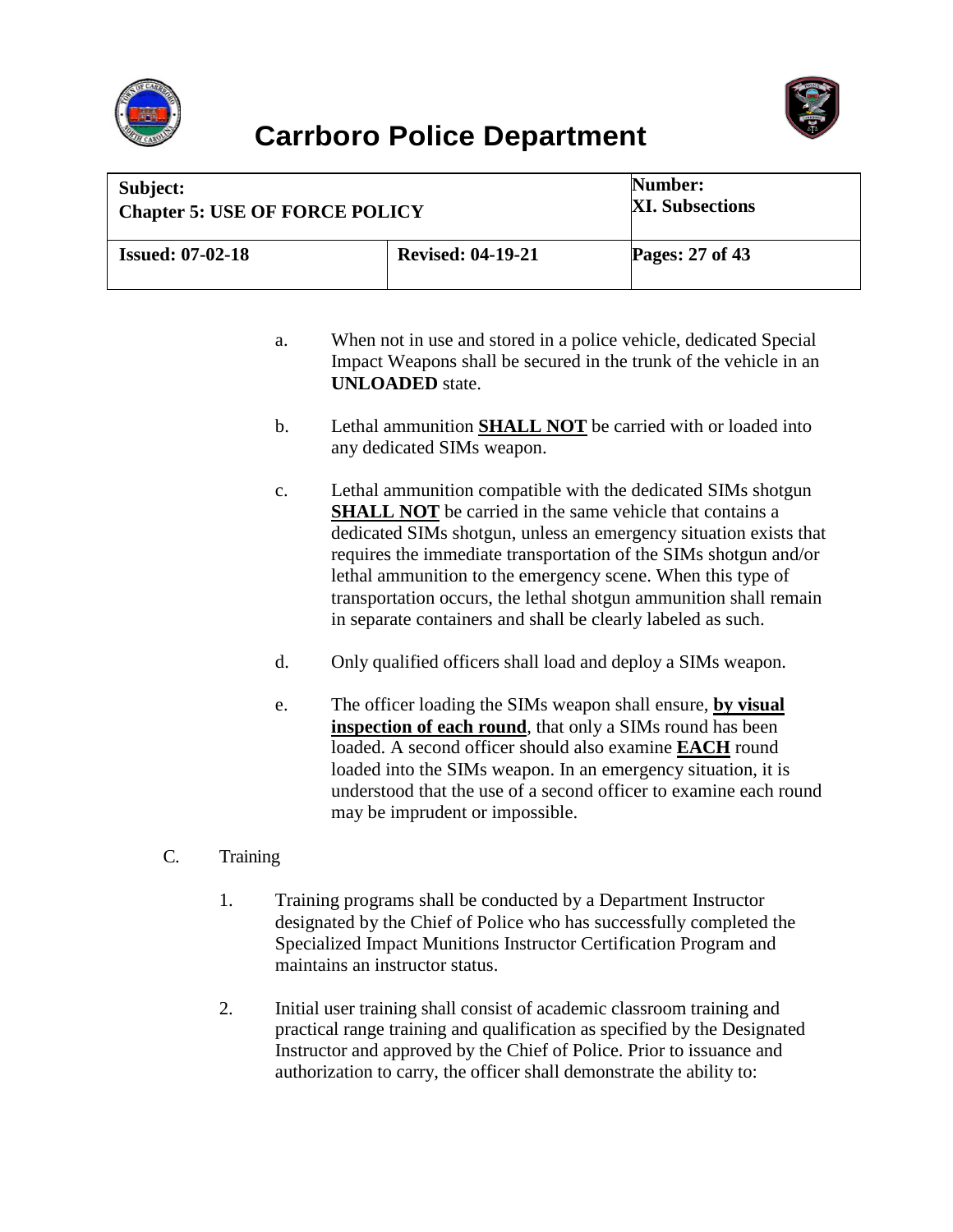



| Subject:                              |                          | Number:                |
|---------------------------------------|--------------------------|------------------------|
| <b>Chapter 5: USE OF FORCE POLICY</b> |                          | <b>XI. Subsections</b> |
| <b>Issued: 07-02-18</b>               | <b>Revised: 04-19-21</b> | Pages: 28 of 43        |

- a. Achieve a minimum qualifying score of 80% on the prescribed course of fire;
- b. Achieve a minimum passing score of 100% on the written examination; and
- c. Demonstrate safe-handling and deployment skills.
- 3. Annually, all officers who are authorized to carry and use SIMs shall achieve a minimum qualifying score of 80% on the Department SIMs qualification course of fire.
- 4. During annual Use of Force training, all officers who are authorized to carry and use SIMs shall achieve a minimum qualifying score of 100% on the written exam.
- 5. Officers who fail to demonstrate safe-handling techniques and/or fail to achieve a minimum score on either the written exam or qualification course of fire, shall not be authorized to carry or use SIMs until remedial training is completed, the required level of proficiency is demonstrated, and the Designated Instructor submits a written recommendation of approval through the Chain of Command.
- 6. The Designated SIMs Instructor shall be responsible for preparing and validating lesson plans, written and practical exams, and submitting same to the Department Training Officer and Chief of Police for review and approval. Department SIMs Instructor(s) are responsible for maintaining their certification.
- 7. The Department Training Officer shall be responsible for maintaining training and proficiency documentation.
- D. Authorization to Use SIMs
	- 1. SIMs may be used, generally, after other options have been exhausted or proven ineffective, or in order to rapidly de-escalate a situation. An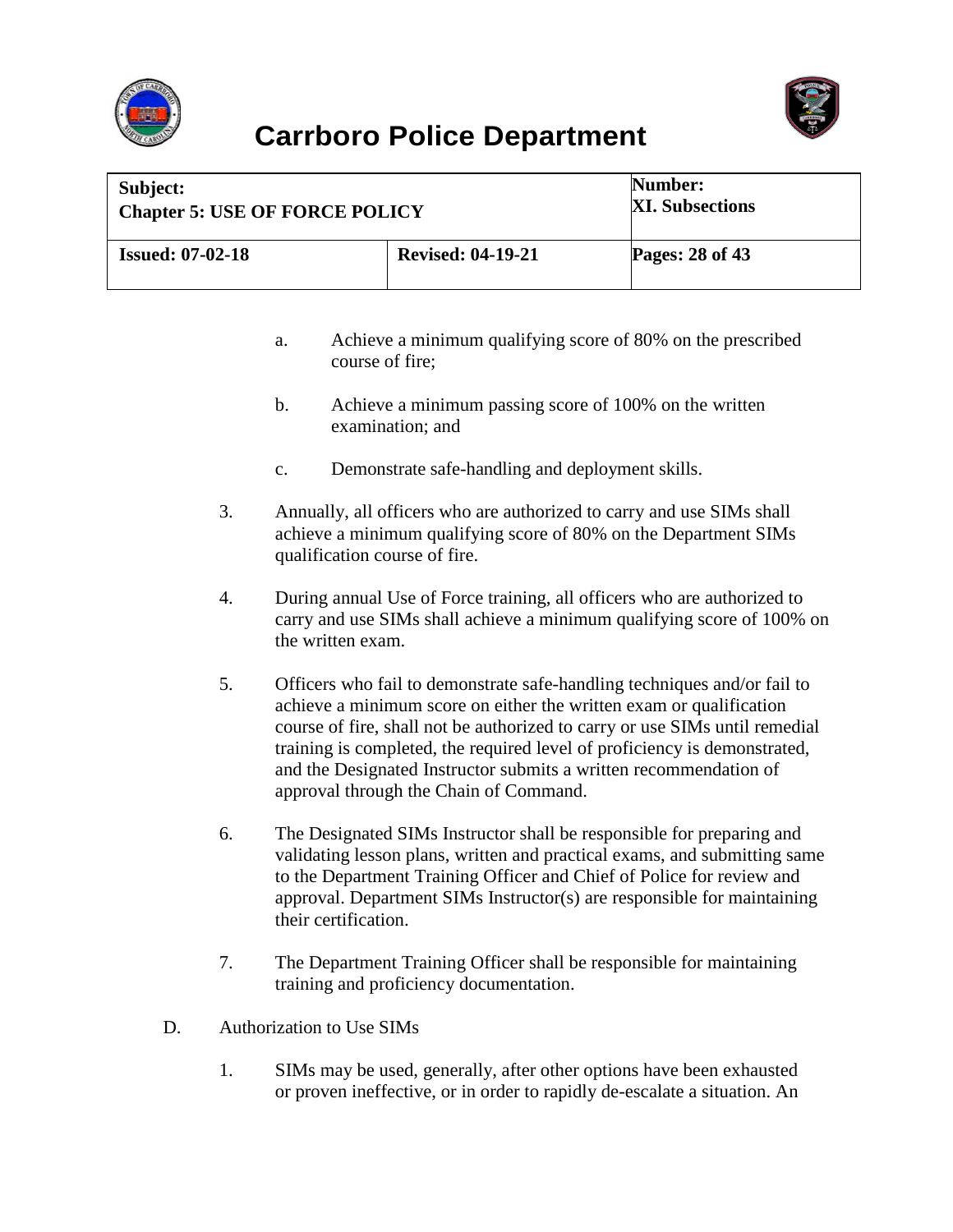



| Subject:                              |                          | Number:                |
|---------------------------------------|--------------------------|------------------------|
| <b>Chapter 5: USE OF FORCE POLICY</b> |                          | <b>XI. Subsections</b> |
| <b>Issued: 07-02-18</b>               | <b>Revised: 04-19-21</b> | <b>Pages: 29 of 43</b> |

officer may use SIMs in the performance of a police duty for any of the following, specific reasons:

- a. In an approved training session; or
- b. When it is or appears reasonably necessary to defend himself or a third person from what he reasonably believes to be an imminent physical assault, or when deployment is otherwise objectively reasonable.
- c. SIMs shall only be used in situations in which an armed subject apparently poses an imminent threat to the safety of any person, and other immediately available means of addressing that threat are not practicable under the circumstances.
- 2. Effective use of SIMs provides:
	- 1. A method for controlling a subject when other means of lesslethal force are ineffective; or
	- 2. A means to neutralize a significant, imminent threat, which may otherwise justify the use of deadly force.
- 3. Authorized Delivery Weapons and Munitions
	- a. The authorized impact deployment weapons for officers certified to utilize SIMs is the department-issued Remington 870 shotgun that has been retrofitted with an **ORANGE** in color butt-stock and foreend, or a dedicated 40mm launcher.
	- b. The munitions authorized for officers certified to utilize the SIMs shotgun is a 12 gauge drag stabilized Bean-Bag round.
	- c. The munitions authorized for officers certified to utilize the SIMs 40mm launcher can be a marking or non-marking, direct or indirect fire, foam type projectile, rubber batons, rubber pellets, chemical munitions or other similar device.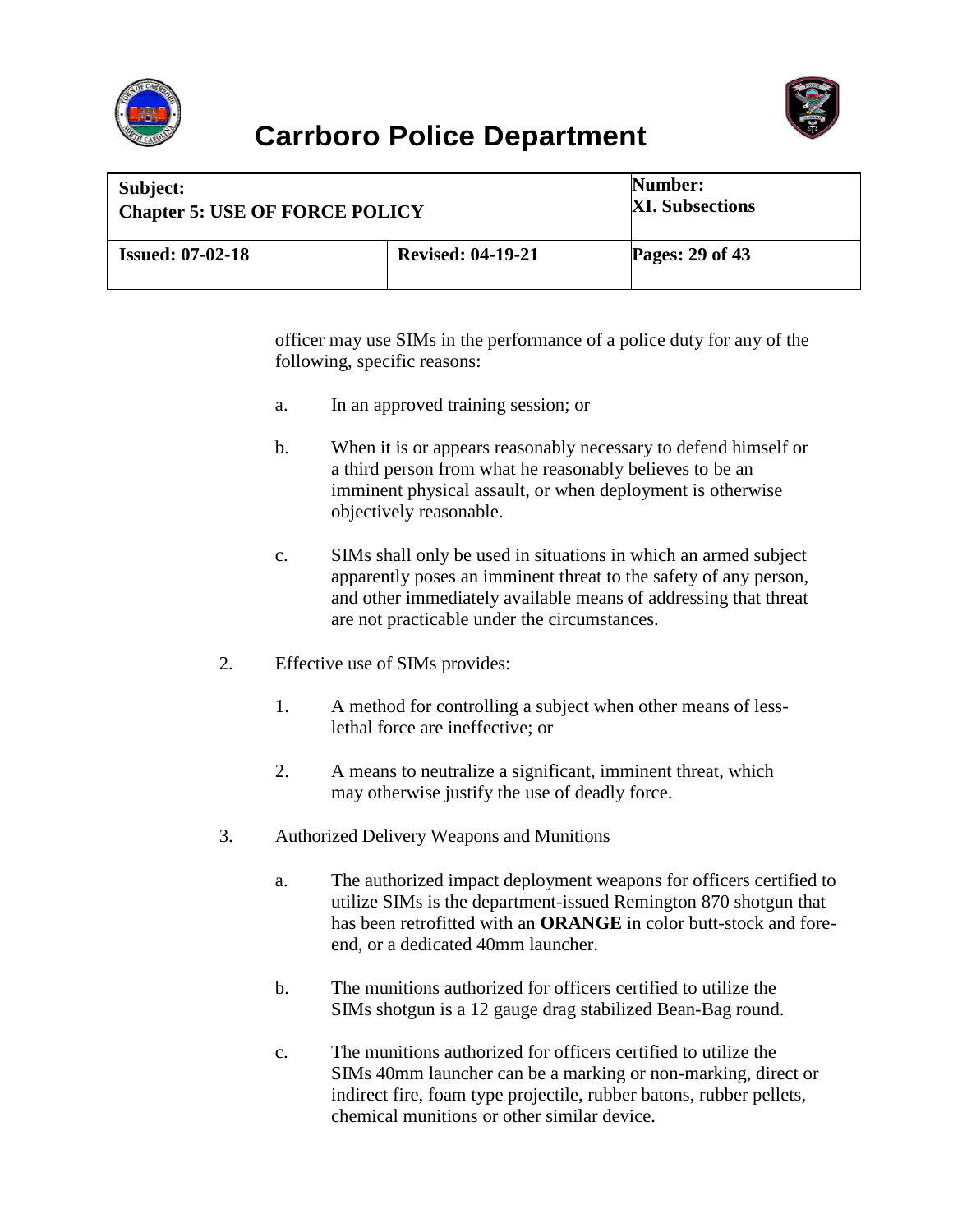



| Subject:                              |                          | Number:                |
|---------------------------------------|--------------------------|------------------------|
| <b>Chapter 5: USE OF FORCE POLICY</b> |                          | <b>XI. Subsections</b> |
| <b>Issued: 07-02-18</b>               | <b>Revised: 04-19-21</b> | Pages: 30 of 43        |

- 4. Deployment Considerations
	- a. In situations in which SIMs weapons are employed, officers must always be prepared to use lethal force when reasonably necessary to do so. Officers shall make every effort to have a second officer present during the deployment of SIMs, when practical.
	- b. The two-man team shall work in close proximity to each other.
	- c. When feasible, the deploying officer shall announce, "Less Lethal" to indicate the deployment of SIMs. Officers may also be notified by the deploying officer in another manner appropriate to a given incident's circumstances.
	- d. After deployment, all munitions that are fired shall be photographed and collected as evidence.
- 5. Officers are prohibited from using SIMs to warn, frighten, or intimidate a person.
- 6. Nothing in this policy constitutes justification for willful, malicious, or criminally negligent conduct by any member of the Department which injures or endangers any person or property, nor shall it be construed to excuse or justify the use of unreasonable or excessive force.
- E. Medical Care after Use of SIMs
	- 1. All subjects who are struck with SIMs, as promptly as is reasonably possible, shall be examined by qualified medical personnel. Treatment (if required) or refusal of treatment shall be documented in the written report of the use of force.
	- 2. The Shift Supervisor (if handled by Patrol) or the CIU Commander (if handled by CIU), or their designee, shall be responsible for photographing the location of impact on the suspect's person and any injuries suffered.
- F. Reporting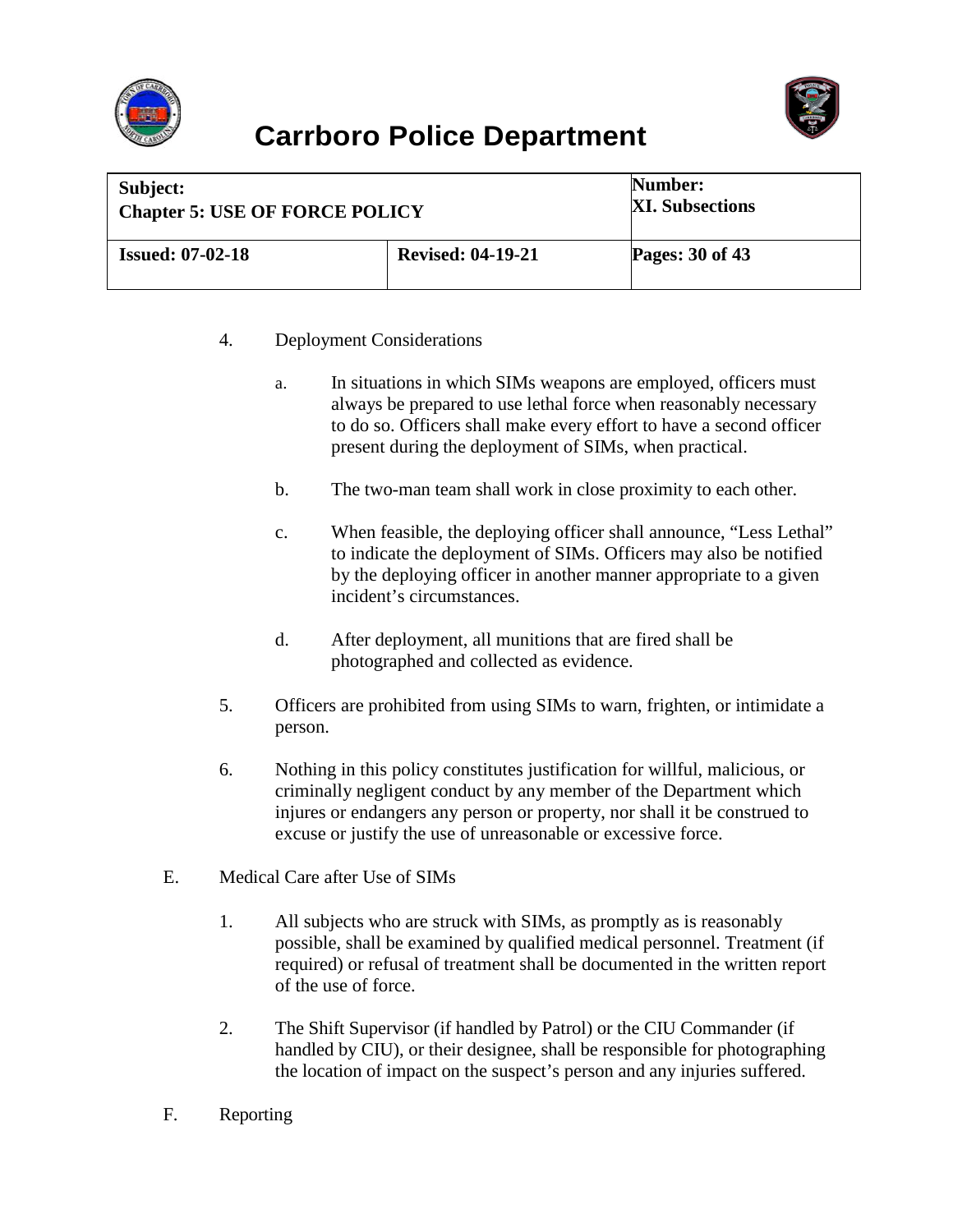



| Subject:                              |                          | Number:                |
|---------------------------------------|--------------------------|------------------------|
| <b>Chapter 5: USE OF FORCE POLICY</b> |                          | <b>XI. Subsections</b> |
| <b>Issued: 07-02-18</b>               | <b>Revised: 04-19-21</b> | Pages: 31 of 43        |

All officers shall complete a Use of Force report documenting any action which results in the use of SIMs. The report shall contain an account of the circumstances surrounding the incident as well as the names of the person(s) on whom the SIMs was used. This report will be reviewed by a member of the Department Command Staff, as designated by the Chief of Police, for compliance with this policy.

#### **IX. FIREARMS**

- A. Generally
	- 1. A handgun is issued to all sworn Carrboro Police officers as a defensive weapon to be used when the officer confronts a suspect in an imminent deadly force situation.
	- 2. The Department issued standard handguns shall be the Glock Models 22, 23, 27, 43, and 43X or such other standard weapons as shall be designated by the Chief of Police.
- B. Authorization to Carry Firearms
	- 1. All officers shall be armed with the Department issued standard service firearm while on-duty.
	- 2. Unless otherwise authorized by the Chief of Police, no officer shall carry any firearm on-duty other than a firearm issued by the Carrboro Police Department.
	- 3. Unless otherwise authorized by the Chief of Police, officers shall carry their issued weapon while working in a law enforcement capacity.
	- 4. Officers may be specifically relieved of the duty of carrying a firearm by command or permission of a superior officer to facilitate a special assignment.
	- 5. Carrying a concealed firearm while off-duty is optional and at the discretion of the off-duty officer, but the carrying of a concealed firearm while offduty is expressly authorized for full-time, sworn officers. No officer shall be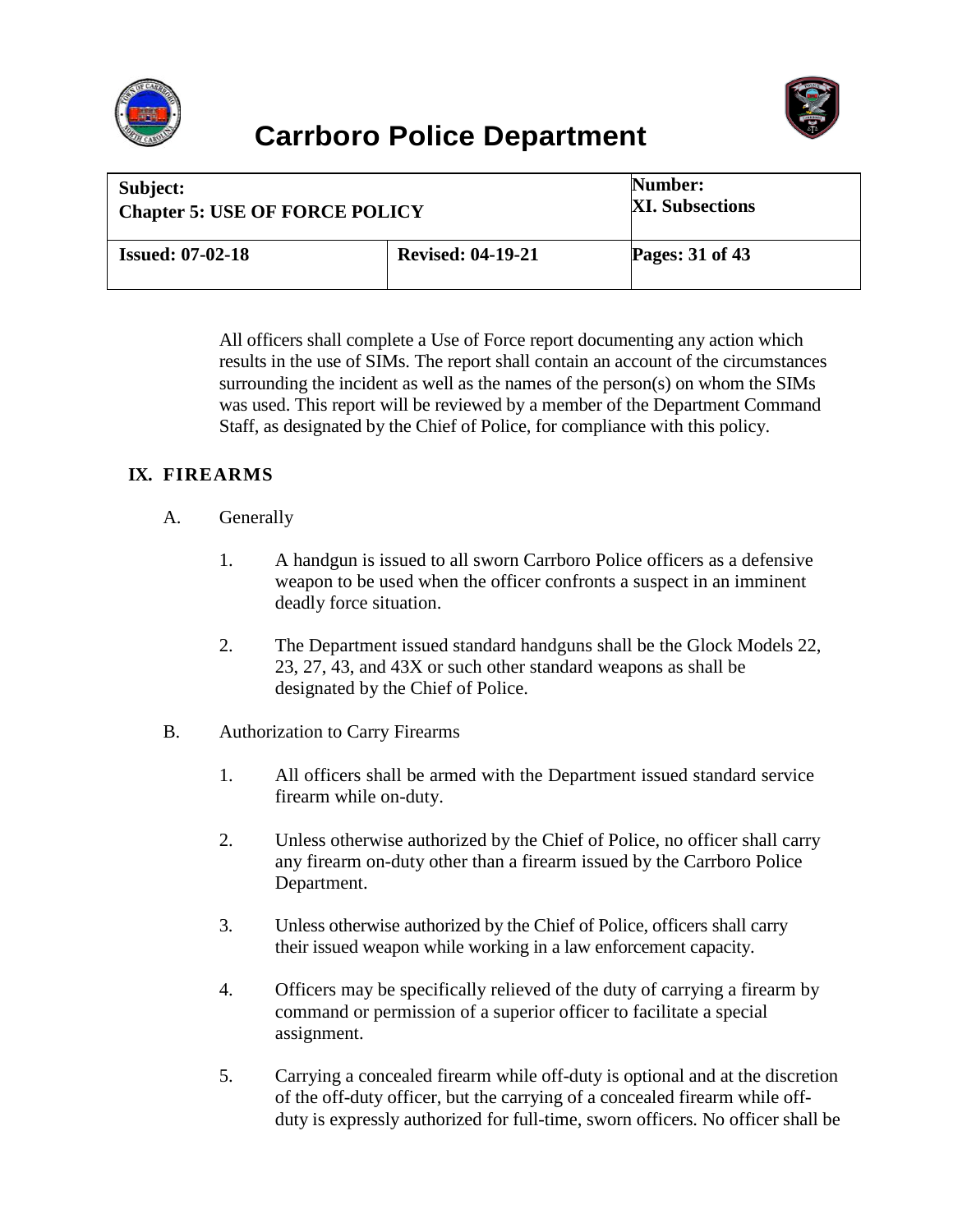



| Subject:                              |                          | Number:                |
|---------------------------------------|--------------------------|------------------------|
| <b>Chapter 5: USE OF FORCE POLICY</b> |                          | <b>XI. Subsections</b> |
| <b>Issued: 07-02-18</b>               | <b>Revised: 04-19-21</b> | Pages: 32 of 43        |

disciplined for failing to take law enforcement action while off-duty. The make and model of any firearm carried off-duty shall be approved by the Chief of Police before such firearm is carried off-duty.

- 6. An officer shall not carry or possess any firearm off-duty while consuming any alcoholic beverage, or with the odor of any alcoholic beverage on the officer's breathe, or while under the influence of any alcoholic beverage or other impairing substance, to even the slightest degree.
- 7. Except as allowed by the Department *Secondary Employment Policy,* an off-duty officer shall not carry or possess a firearm while attending a social event, or at any place, where alcoholic beverages are generally available to persons attending or present, regardless of whether the offduty officer anticipates personal consumption of alcoholic beverages.
- 8. Firearms carried while in civilian clothing shall be concealed from public view except when actually performing a police duty or in or about police facilities.
- 9. The duty issued handgun shall not be modified or altered in any manner varying from the manufacturer's standard specifications excepting only those modifications approved by the Chief of Police. Non-standard grips or stocks, triggers, inserts and any similar substitutions or additions to the issued weapon must be approved by the Chief of Police and installation must be completed by a department armorer.
- 10. No ammunition shall be loaded or carried by an officer except that issued by the Department without alteration or modification, except as authorized by the Chief of Police. The carrying, on-duty or off-duty, without authorization of any other ammunition, is in violation of this policy.
- 11. An officer shall not draw, point, or discharge a firearm except in compliance with Federal and State law and the Policies of the Carrboro Police Department, and only when reasonably necessary for proper performance of official duty.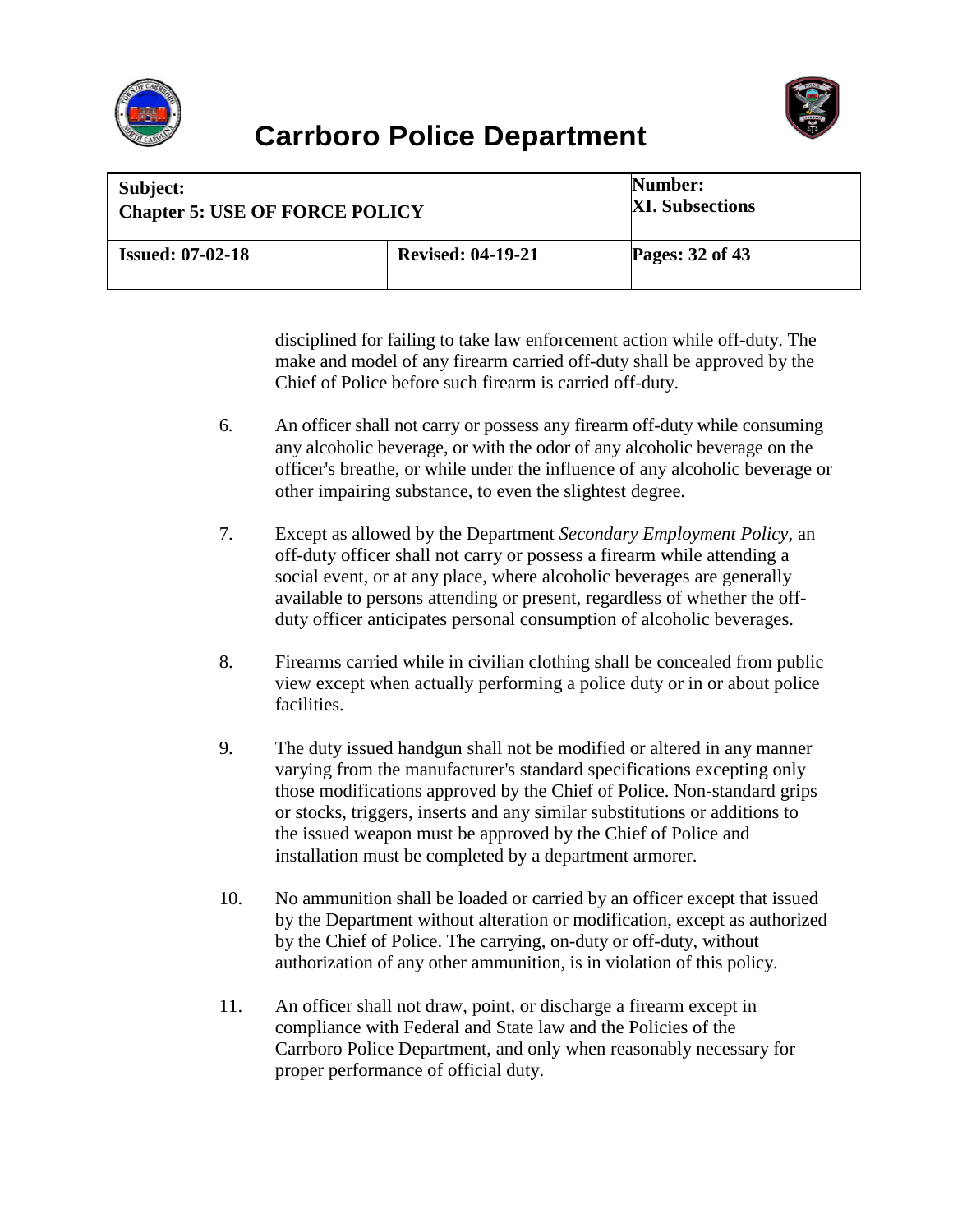



| Subject:                              |                          | Number:                |
|---------------------------------------|--------------------------|------------------------|
| <b>Chapter 5: USE OF FORCE POLICY</b> |                          | <b>XI. Subsections</b> |
| <b>Issued: 07-02-18</b>               | <b>Revised: 04-19-21</b> | Pages: 33 of 43        |

- 12. Any unnecessary, frivolous, or careless use or handling of a firearm is expressly prohibited. Horseplay involving a firearm or drawing of a firearm when not reasonably related to performance of duty is expressly prohibited.
- 13. Officers shall not place or store any firearm in a manner so as to be exposed and/or readily accessible to the public or arrestees.
- 14. Each officer shall be personally responsible for the care of the issued service firearm.
	- a. The Department issued handgun shall be thoroughly cleaned within twelve hours after each firing, except as otherwise provided in this Manual.
	- b. Weapons shall be periodically inspected by superior officers or department armorers.
	- c. Any mechanical defects shall be immediately reported for repair.
- 15. The loss or theft of any Departmental issued firearm shall be reported immediately, in writing, to the shift supervisor or an officer of a higher rank. The report shall set forth all the facts concerning the loss or theft and shall include a complete description of the firearm. The supervising officer receiving the report shall promptly review the report and then forward it to the Chief of Police, via the chain of command.
- 16. When any injury or death is caused through the use of a firearm, that firearm shall be taken into custody immediately, or as soon as circumstances permit, by the supervising officer and no officer shall refuse to surrender said firearm.
	- a. Any superior officer is authorized and empowered to demand surrender, or take possession of an issued firearm at any time, and no officer shall refuse to surrender said firearm.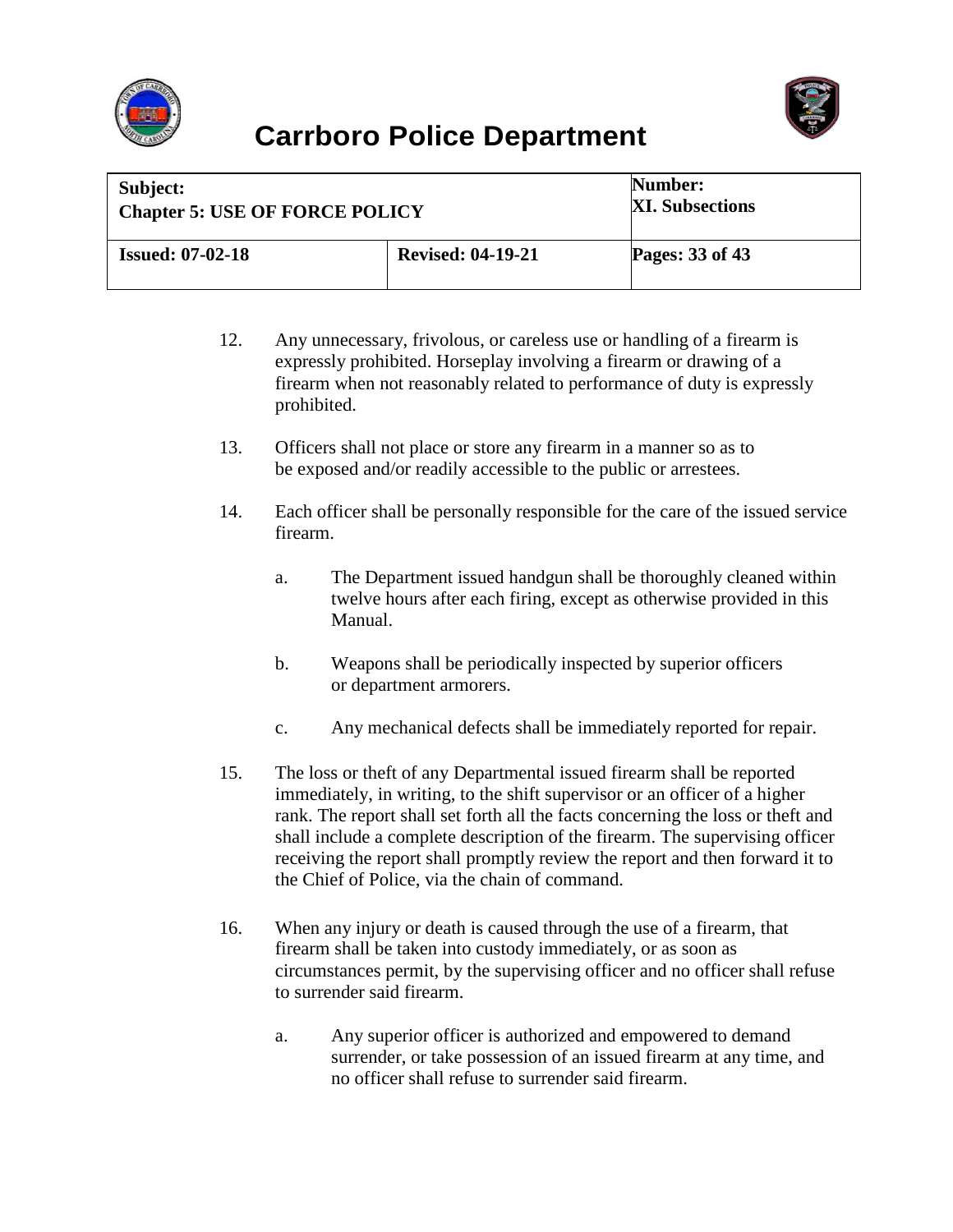



| Subject:                              |                          | Number:                |
|---------------------------------------|--------------------------|------------------------|
| <b>Chapter 5: USE OF FORCE POLICY</b> |                          | <b>XI. Subsections</b> |
| <b>Issued: 07-02-18</b>               | <b>Revised: 04-19-21</b> | Pages: 34 of 43        |

- b. An officer may be issued another firearm for use until his assigned weapon has been returned to him.
- C. Authorization for the Discharge of Firearms
	- 1. Firearms are only authorized under Level V Use of Force pursuant to this Policy.
	- 2. A police officer is authorized to prevent imminent death or serious injury to himself, a fellow officer, or a member of the public by utilizing reasonably necessary force, including the use of firearms.
	- 3. An officer may discharge a firearm in the performance of a police duty for any of the following reasons:
		- a. At an approved firing range;
		- b. When it is or appears to be reasonably necessary to defend himself or a third person from what he reasonably believes to be the use or imminent use of deadly physical force; or
		- c. When it is or appears to be reasonably necessary to effect an arrest or to prevent the escape from custody of a person who he reasonably believes is attempting an escape by means of a deadly weapon, or who by his conduct or other means indicates that he presents an imminent threat of death or serious physical injury to others unless apprehended without delay.
		- d. Officers **SHALL NOT** use deadly force solely on the basis of N.C.G.S. § 15A-401(d)(2)(c) ("to prevent the escape of a person from custody imposed upon him as a result of conviction for a felony"). Deadly force may be used **ONLY** as provided in sections b and c above.
	- 4. Officers are prohibited from discharging a firearm to warn, frighten, or intimidate a person.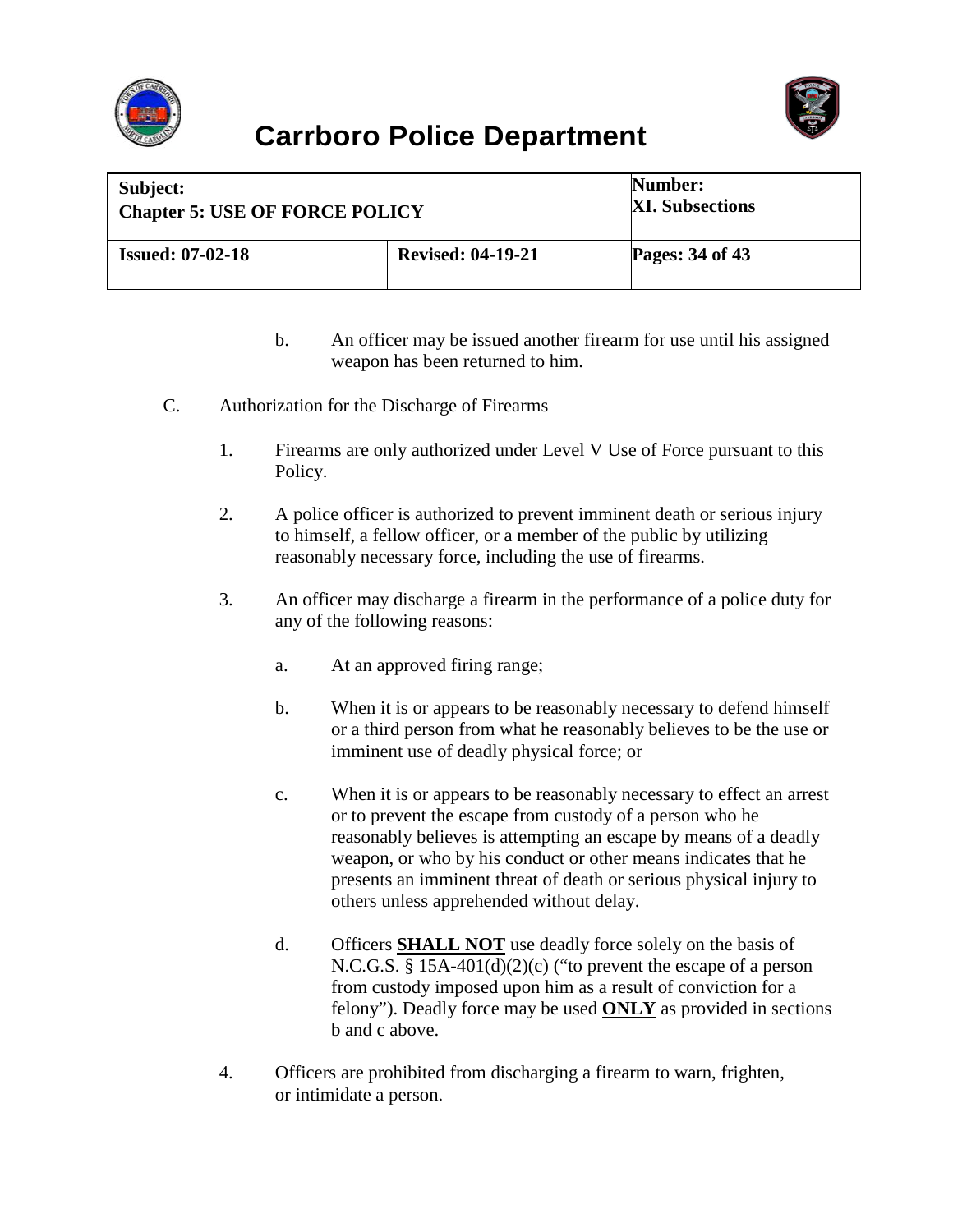



| Subject:                              |                          | Number:                |
|---------------------------------------|--------------------------|------------------------|
| <b>Chapter 5: USE OF FORCE POLICY</b> |                          | <b>XI. Subsections</b> |
| <b>Issued: 07-02-18</b>               | <b>Revised: 04-19-21</b> | Pages: 35 of 43        |

- 5. Nothing in this policy constitutes justification for willful, malicious, or criminally negligent conduct by any member which injures or endangers any person or property, nor shall it be construed to excuse or justify the use of unreasonable or excessive force.
- D. Reporting
	- 1. Pointing of a Firearm

An Officer, whether acting in an on-duty or off-duty capacity, shall report, as soon as possible, in writing, to the Chief of Police any action which results in the pointing of his weapon at or toward another person or occupied vehicle. The report shall contain an account of the circumstances surrounding the incident as well as the names of the person or persons at whom the weapon was pointed, if known. The Chief of Police, or in his absence a member of his Command Staff, shall review the report for compliance with this Policy.

2. Discharge of a Firearm

An Officer shall report, as soon as possible, in writing, to the Chief of Police, any shots fired, on or off-duty, including accidental shots, except those intended shots fired at an approved range. The report shall contain an account of the circumstances surrounding the incident as well as the names of the person or persons involved in the incident. The Chief of Police, or in his absence a member of his Command Staff, shall review the report for compliance with this Policy.

- E. Administrative Leave
	- 1. Purpose

In recognition of the mental and physical strain placed upon a police officer who is required to discharge his firearm in the line of duty, an administrative leave policy follows. This policy shall be followed in all instances and regardless of any allegations or lack of allegations of proper or improper action by the officer.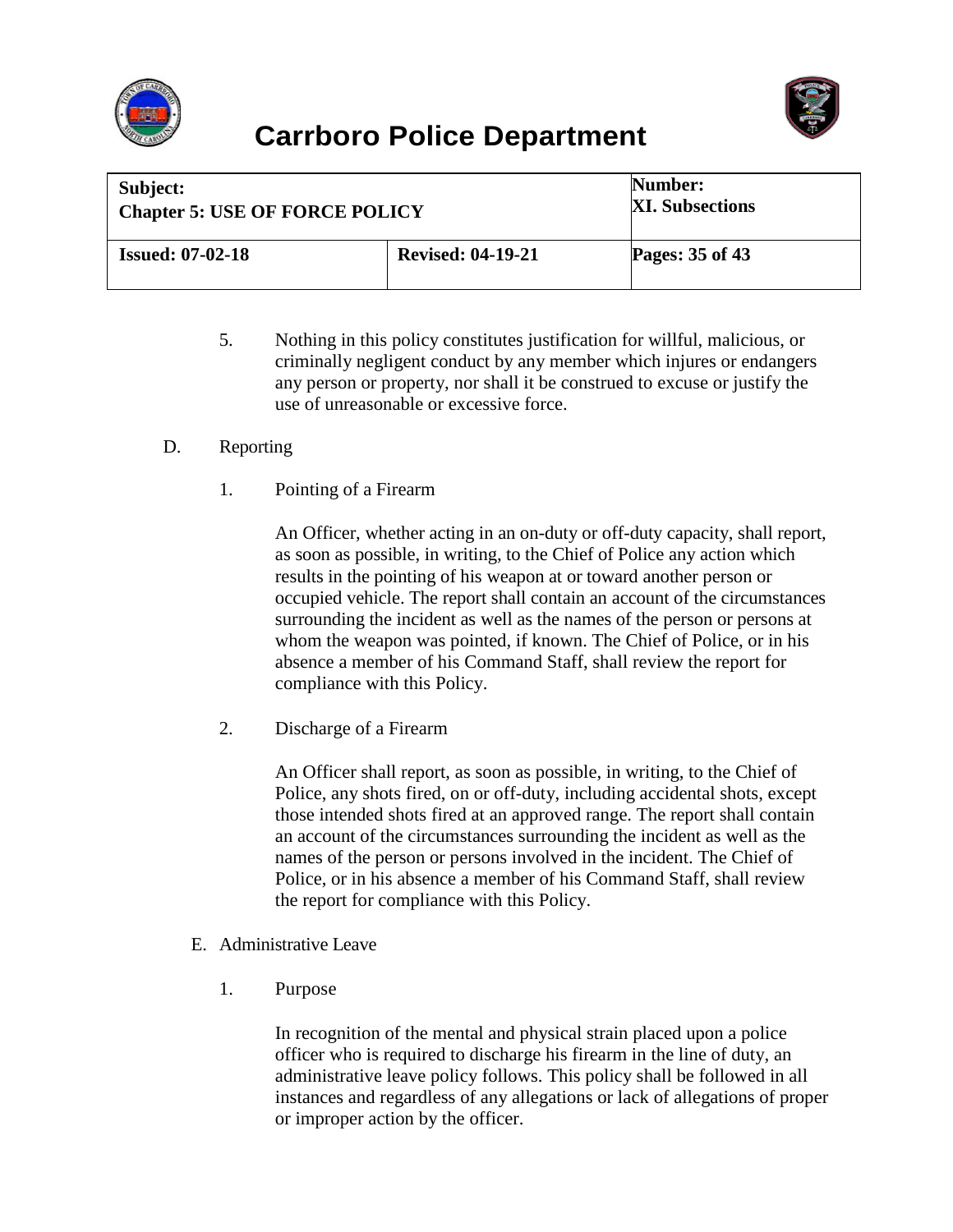



| Subject:                              |                          | Number:                |
|---------------------------------------|--------------------------|------------------------|
| <b>Chapter 5: USE OF FORCE POLICY</b> |                          | <b>XI. Subsections</b> |
| <b>Issued: 07-02-18</b>               | <b>Revised: 04-19-21</b> | Pages: 36 of 43        |

- 2. An officer who is involved in a line-of-duty incident where his firearm is discharged shall be (at the discretion of the Chief of Police) granted his next three scheduled working days off for administrative leave purposes.
- 3. An officer who is involved in a line-of-duty shooting where a serious injury or death occurs shall receive the next two weeks off for administrative purposes. The officer may, however, be required to return to the Department for follow-up investigative purposes.
- 4. This policy shall not apply to the discharge of firearms for the purpose of training or for the purpose of disposing of an injured animal or an animal deemed to be a hazard to the public.
- F. Firearms Training
	- 1. Firearms Qualification Course(s) shall be developed or selected by the Department's Range Instructor(s) designated by the Chief of Police.
		- a. Prior to being used for actual qualification of officers, each Firearms Qualification Course shall be approved by the Chief of Police.
		- b. Prior to final approval by the Chief of Police, a minimum passing qualification score shall be assigned to each course by the Designated Range Instructor, but the minimum passing score for the Department qualification shall not be less than the minimum passing score as designated by the Criminal Justice Standards Commission. The minimum passing scores follow: 75 for the duty handgun; 75 for the duty shotgun; and 95 for the duty rifle.
		- c. Once approved by the Chief of Police, each Firearms Qualification Course shall be written and shall state the method to be used to compute an officer's score on the course.
		- d. A copy of each approved Firearms Qualification Course shall be maintained on file by the Administrative Services Captain and the Chief Firearms Instructor.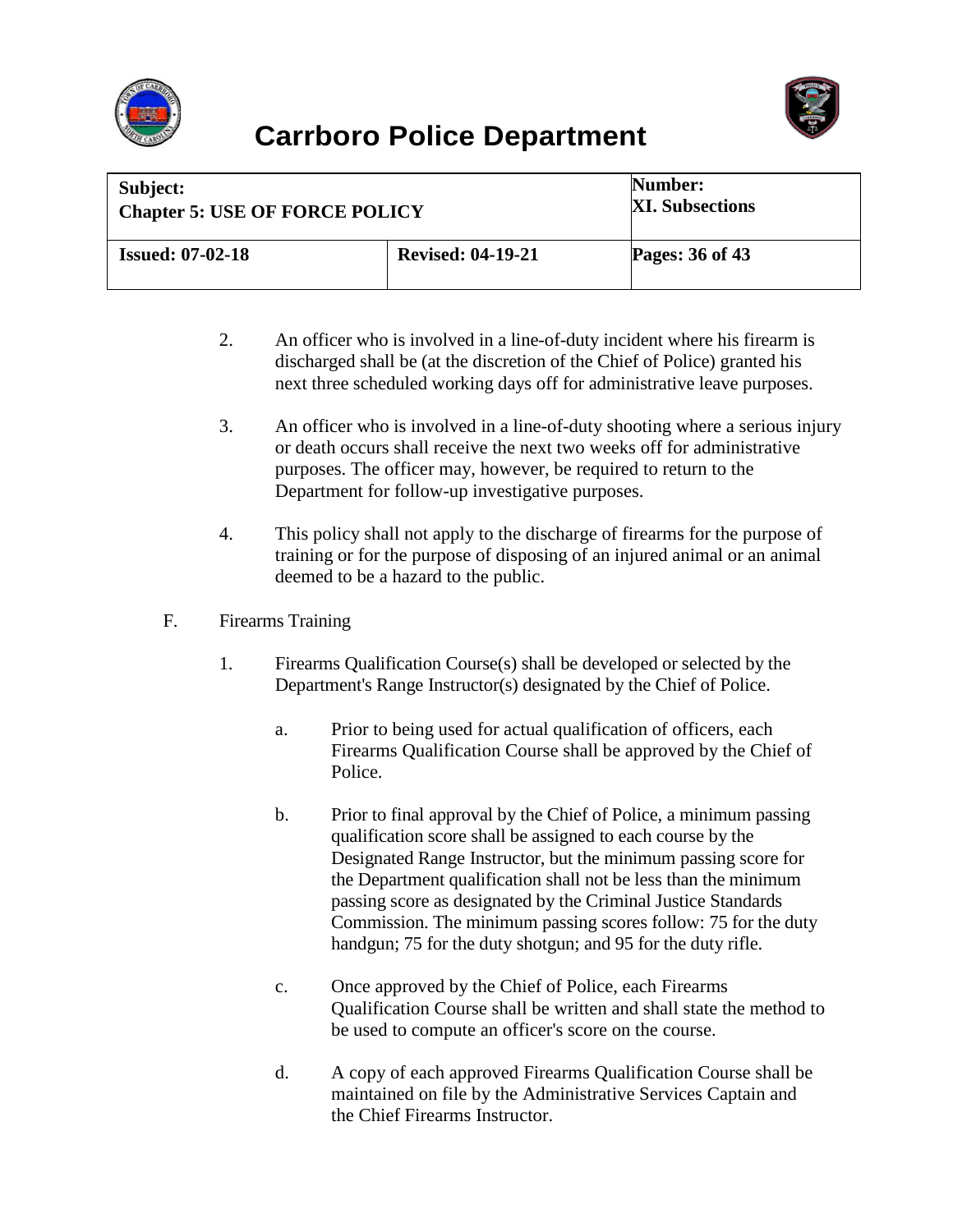



| Subject:                              |                          | Number:                |
|---------------------------------------|--------------------------|------------------------|
| <b>Chapter 5: USE OF FORCE POLICY</b> |                          | <b>XI. Subsections</b> |
| <b>Issued: 07-02-18</b>               | <b>Revised: 04-19-21</b> | Pages: 37 of 43        |

- e. Copies of all approved Firearms Qualification Courses shall be made available to any Departmental member upon request.
- f. Each approved Firearms Qualification Course shall be assigned a number by the Administrative Services Captain, beginning with 001.
	- 1) If an approved Firearms Qualification Course is altered or modified in any way (including a change in the time limits or passing score) a new number shall be assigned to the "new" course as modified.
	- 2) The effect is that each time an existing course is modified or altered, a new course results, and therefore a new Firearms Qualification Course number must be assigned.
- 2. The Administrative Services Captain or the Chief Firearms Instructor shall maintain a Range Qualification Log on each officer in the Department.

Every time an officer shoots a Firearms Qualification Course for qualification purposes, the following information shall be collected by the Range Instructor(s) and recorded on the respective officer's Range Qualification Log:

- a. Qualifying officer's name;
- b. Date of qualification;
- c. Firearms Qualification Course number;
- d. Weapon(s) fired;
- e. Score(s) attained; and
- f. Range Instructor(s) on-duty.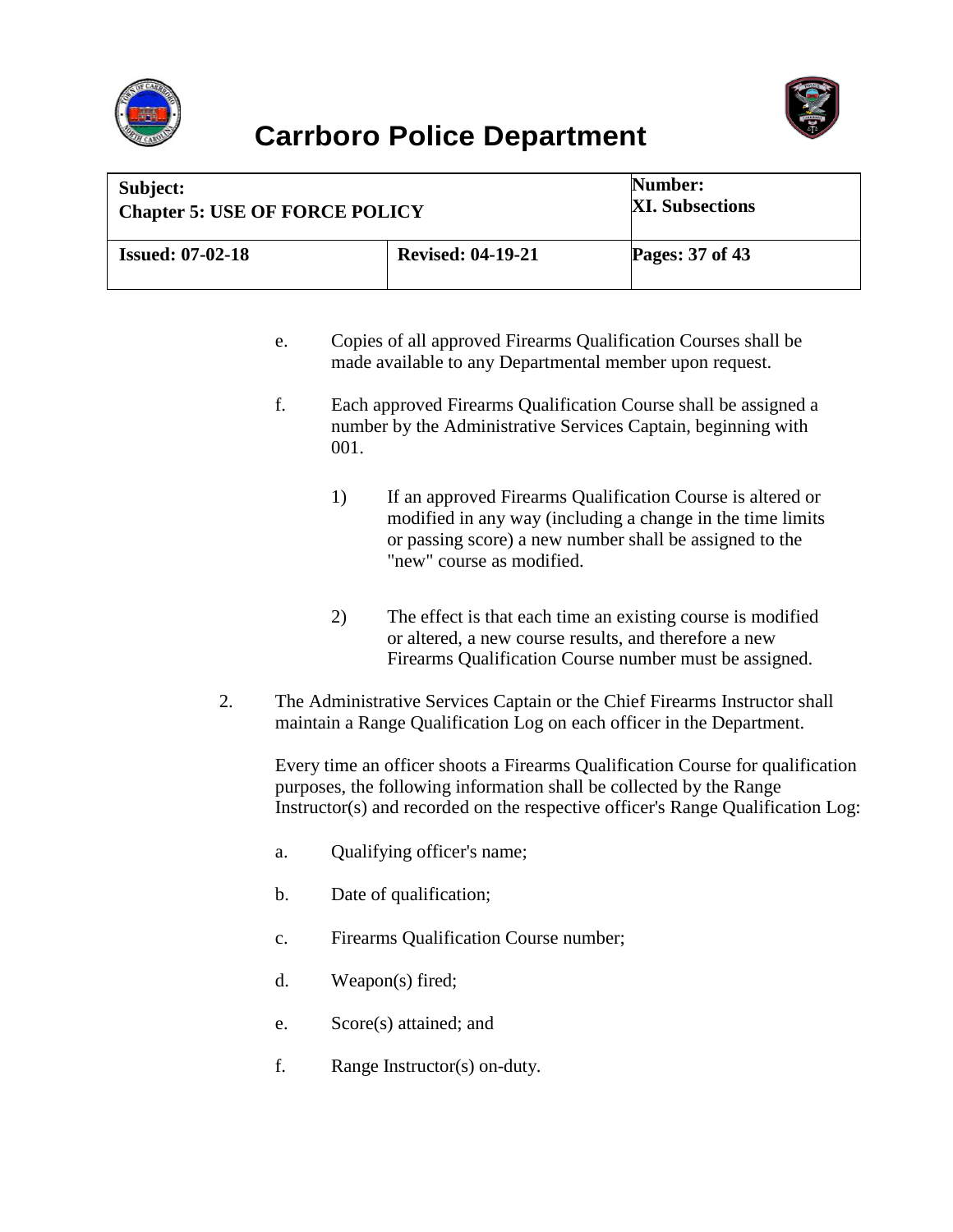



| Subject:                              |                          | Number:                |
|---------------------------------------|--------------------------|------------------------|
| <b>Chapter 5: USE OF FORCE POLICY</b> |                          | <b>XI. Subsections</b> |
| <b>Issued: 07-02-18</b>               | <b>Revised: 04-19-21</b> | Pages: 38 of 43        |

- 3. Firearms qualifications shall be scheduled by the Range Instructor a minimum of twice per calendar year and each officer shall qualify a minimum of twice per calendar year, or more frequently if so ordered by the Chief of Police.
- 4. Qualification shall be done with the officer's issued service weapon.
- 5. An Officer is expressly authorized to undergo more frequent firearms training if the officer wishes to do so, and the Department shall make available to such an officer the ammunition needed for such training, provided that the ammunition is available.
- 6. An officer who fails to qualify during a scheduled qualification session shall be allowed an additional opportunity to attempt to qualify within forty-eight hours of such failure.
	- a. An officer who fails to qualify within such forty-eight hour period shall be suspended from duty without pay until he qualifies.
	- b. An officer who is unable to qualify within seven days of his initial qualification failure shall be discharged from his employment with the Department.
	- c. An officer who fails to qualify during a scheduled qualification session shall not carry or use a firearm in an operational capacity until he successfully qualifies.
- 7. All officers hired by the Department shall successfully complete a Firearms Qualification Course with their duty issued handgun prior to being authorized or allowed to carry a firearm in the course of the officer's employment. A shift supervisor to whom a new officer is assigned shall ensure that the new officer has complied with this requirement before the shift supervisor allows the officer to begin work.
- 8. Officers scheduled for firearms qualification shall report at the designated time and place with the following equipment:
	- a. The appropriate clothing, vest, authorized belt, flashlight, holster and ammunition carrier used while on-duty;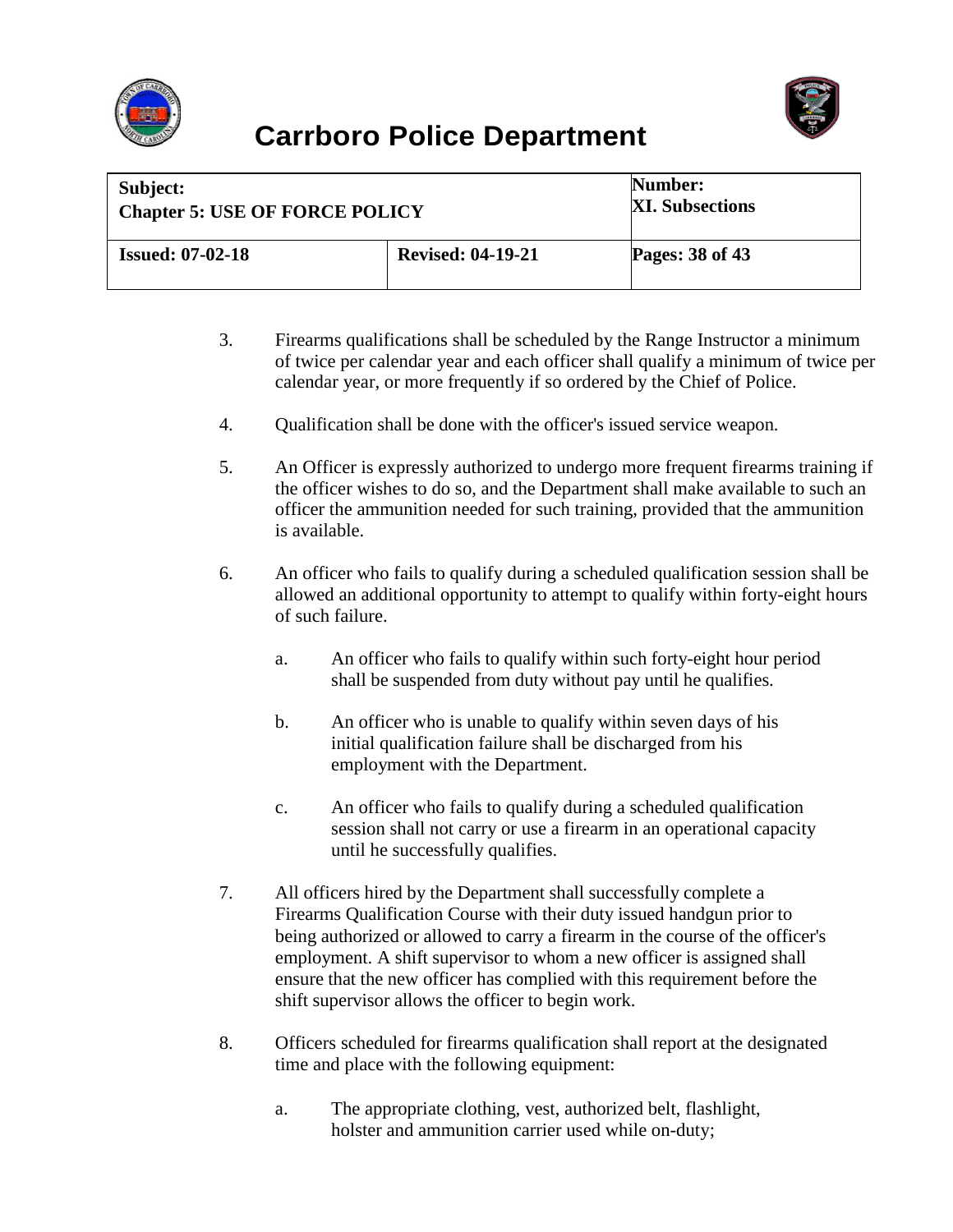



| Subject:                              |                          | Number:                |
|---------------------------------------|--------------------------|------------------------|
| <b>Chapter 5: USE OF FORCE POLICY</b> |                          | <b>XI. Subsections</b> |
| <b>Issued: 07-02-18</b>               | <b>Revised: 04-19-21</b> | Pages: 39 of 43        |

- b. The officer's service weapon; and
- c. The officer's issued rounds of ammunition carried while on-duty.
- 9. An officer who fails to bring the required equipment may not fire for re-qualification. Such officer shall be rescheduled at the discretion of the Range Instructor.
- 10. Eye and ear protectors shall be used by all officers while on the range. Officers who wish to provide their own glasses, hearing protectors, or both, may do so. Otherwise, the eye and ear protectors issued at the range shall be used.
- 11. Each officer shall report for duty with the duty issued handgun clean and free from mechanical defects. Any defects are to be reported immediately to the Range Instructor.
- 12. Periodic inspection of service firearms shall be performed by superior officers. The duty issued handgun shall be inspected prior to firearms qualification by a Range Instructor.
- 13. The Administrative Services Captain shall permanently maintain on file a list of approved Range Instructors, unless directed otherwise by the Chief of Police.
- G. Medical Care after Use of Firearms
	- 1. Anyone who is injured or claims injury after discharge of the firearm shall be presented to a medical doctor, without unreasonable delay, for the purpose of examination and treatment. Treatment (if required) or refusal of treatment shall be documented in the written report of the use of force.
	- 2. The Shift Supervisor (if handled by Patrol) or the CIU Commander (if handled by CIU), or their designees, shall be responsible for photographing the injury on the suspect, if feasible.
- H. Vehicle Storage for Long Guns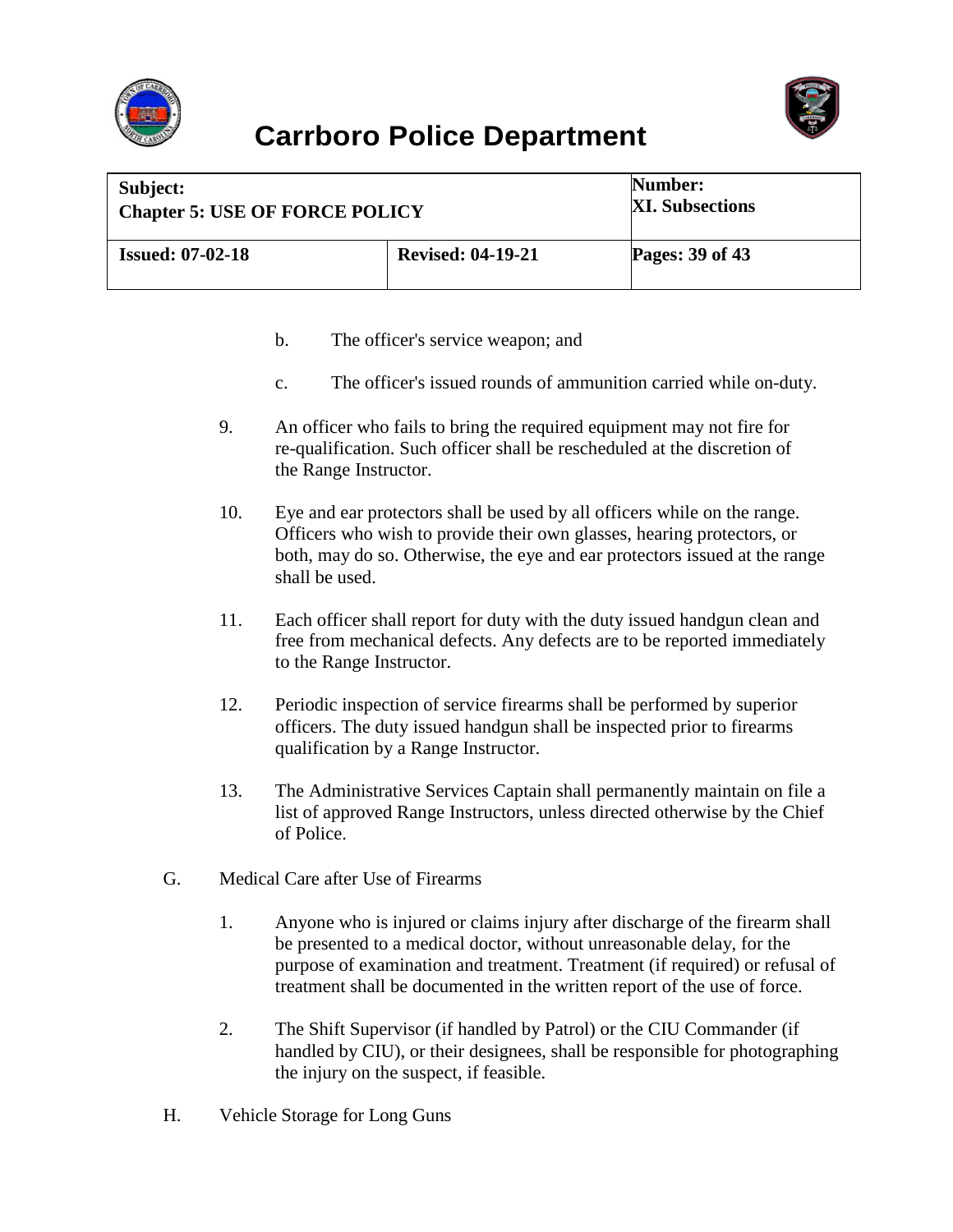



| Subject:                              |                          | Number:                |
|---------------------------------------|--------------------------|------------------------|
| <b>Chapter 5: USE OF FORCE POLICY</b> |                          | <b>XI. Subsections</b> |
| <b>Issued: 07-02-18</b>               | <b>Revised: 04-19-21</b> | <b>Pages: 40 of 43</b> |

- 1. On Duty
	- a. Long guns may be carried anywhere in a police vehicle if they are secured in a locking mount or vault that does not allow unauthorized people to access the weapon. They may also be carried in the locked trunk of a vehicle in a rifle case. Long guns will be carried in a "cruiser safe" condition. "Cruiser safe" is bolt/slide forward, chamber empty, safety on, and a loaded magazine tube or a loaded magazine in the weapon.
	- b. If deployed, long guns will be returned to the vehicle in "cruiser safe" mode.
- 2. Off Duty

Weapons will be removed from vehicles at the completion of a tour of duty unless the vehicles will be fully contained within a locked garage OR if the vehicle is equipped with a lockable storage tray or mechanism for secure weapon storage. In these instances, the weapon may be left in the vehicle unless an officer will be away from their residence for longer than a 24 hour period.

I. Shotguns and Rifles

Policy procedures and directives promulgated for handguns at Sections A through G also apply to other Departmental firearms, including shotguns and rifles.

#### **X. DE-ESCALATION**

- A. De-escalation tactics and techniques are actions used by officers, when safe and without compromising law enforcement priorities, that seek to minimize the likelihood of the need to use force during an incident and increase the likelihood of voluntary compliance.
- B. It is the policy of the Carrboro Police Department to follow state law and the departmental procedures as defined under this chapter. This section provides guidelines for officers to take when and only when their safety is not, and will not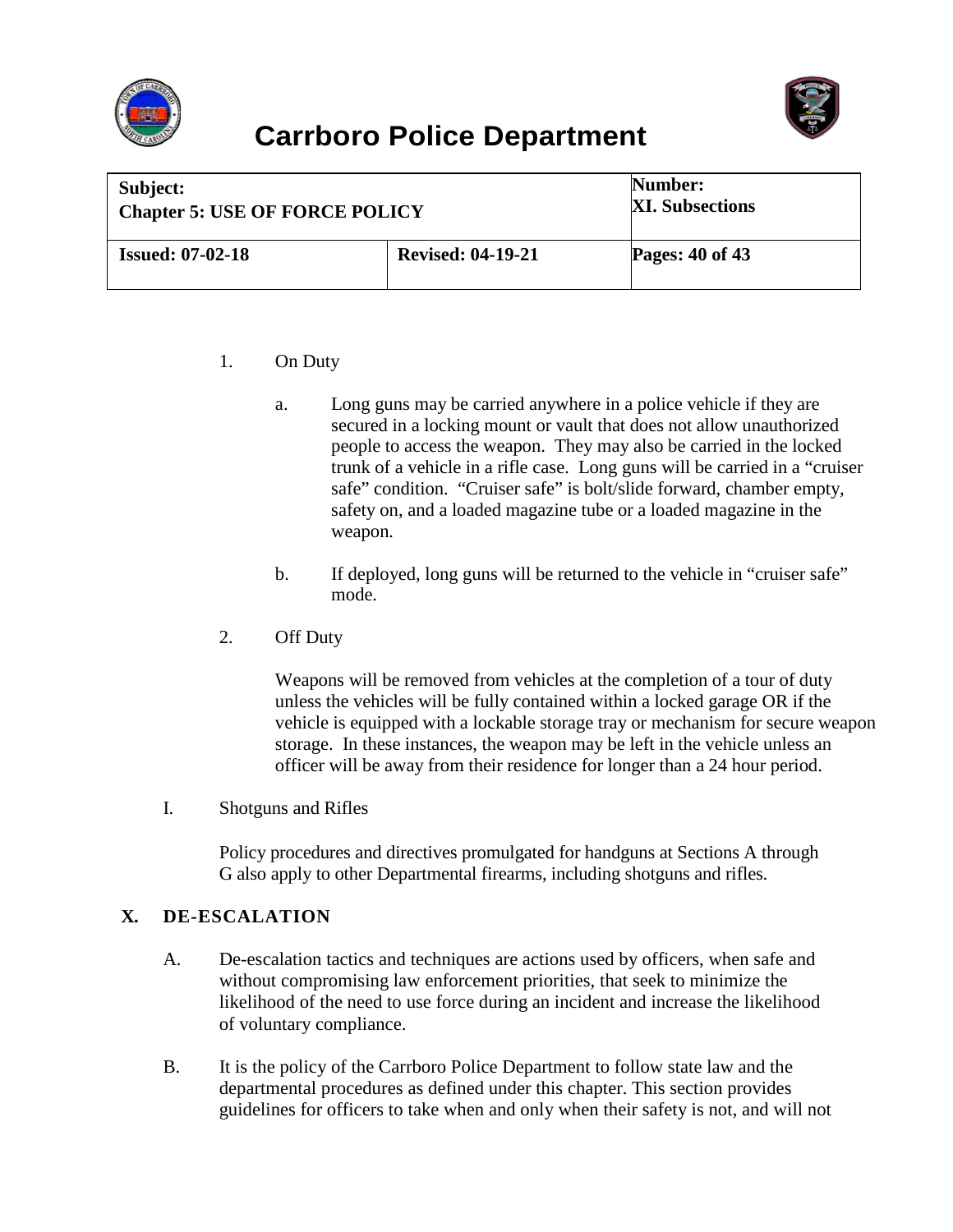



| Subject:                              |                          | Number:                |
|---------------------------------------|--------------------------|------------------------|
| <b>Chapter 5: USE OF FORCE POLICY</b> |                          | <b>XI. Subsections</b> |
| <b>Issued: 07-02-18</b>               | <b>Revised: 04-19-21</b> | <b>Pages: 41 of 43</b> |

be compromised. Furthermore, the procedures in this section seek to lessen the possibility that any force need be used. Only the officer in the field, engaged in a particular incident can make that determination. However, this procedure offers guidelines that may assist.

- C. De-Escalation Techniques
	- 1. When time and circumstances reasonably permit, officers shall consider whether a subject's lack of compliance is a deliberate attempt to resist or an inability to comply based on factors including, but not limited to:
		- a. Medical condition;
		- b. Mental impairment;
		- c. Developmental disability;
		- d. Physical limitation;
		- e. Language barrier;
		- f. Drug interaction; or
		- g. Behavioral crisis.
	- 2. An officer's awareness of these possibilities, when time and circumstances reasonably permit, shall then be balanced against the facts of the incident facing the officer when deciding which tactical options are the most appropriate to bring the situation to a safe resolution.
	- 3. Mitigating the immediacy of threat gives officers time to utilize extra resources and increases time available to call more officers or specialty units.
	- 4. The number of officers on scene may increase the available force options and may increase the ability to reduce the overall force used.
	- 5. Other examples include: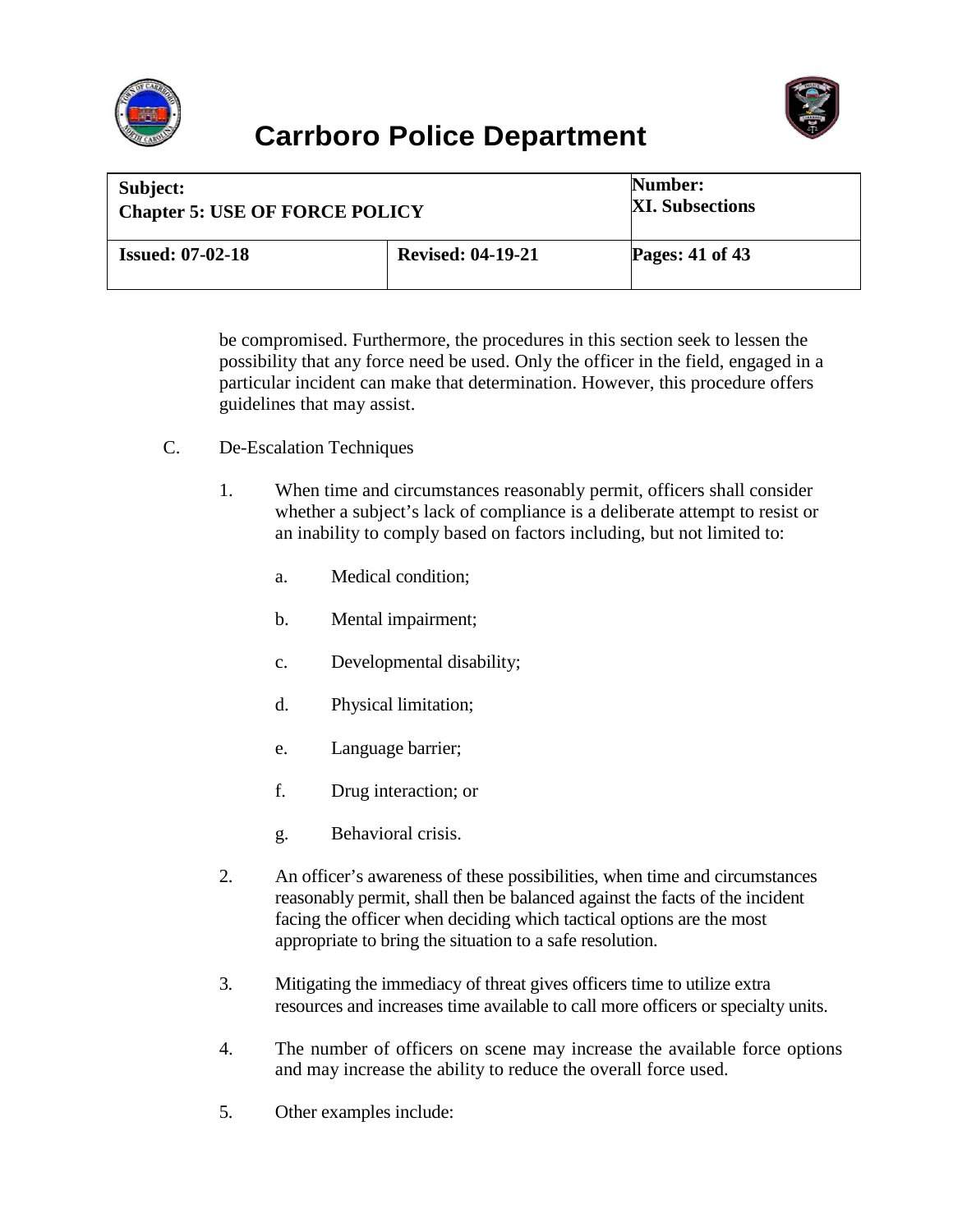



| Subject:                              |                          | Number:                |
|---------------------------------------|--------------------------|------------------------|
| <b>Chapter 5: USE OF FORCE POLICY</b> |                          | <b>XI. Subsections</b> |
| <b>Issued: 07-02-18</b>               | <b>Revised: 04-19-21</b> | Pages: 42 of 43        |

- a. Placing barriers between an uncooperative subject and an officer;
- b. Containing a threat;
- c. Moving from a position that exposes officers to potential threats to a safer position;
- d. Decreasing the exposure to potential threat by using:
	- 1) Distance
	- 2) Cover
	- 3) Concealment
- e. Communication from a safe position intended to gain the subject's compliance, using:
	- 1) Verbal persuasion
	- 2) Advisements
	- 3) Warnings
- f. Avoidance of physical confrontation, unless immediately necessary (for example, to protect someone, or stop dangerous behavior);
- g. Using verbal techniques, such as Listen and Explain with Equity and Dignity (LEED) Training, to calm an agitated subject and promote rational decision making; and
- h. Calling extra resources to assist or officers to assist:
	- 1) More officers
	- 2) CIT officers